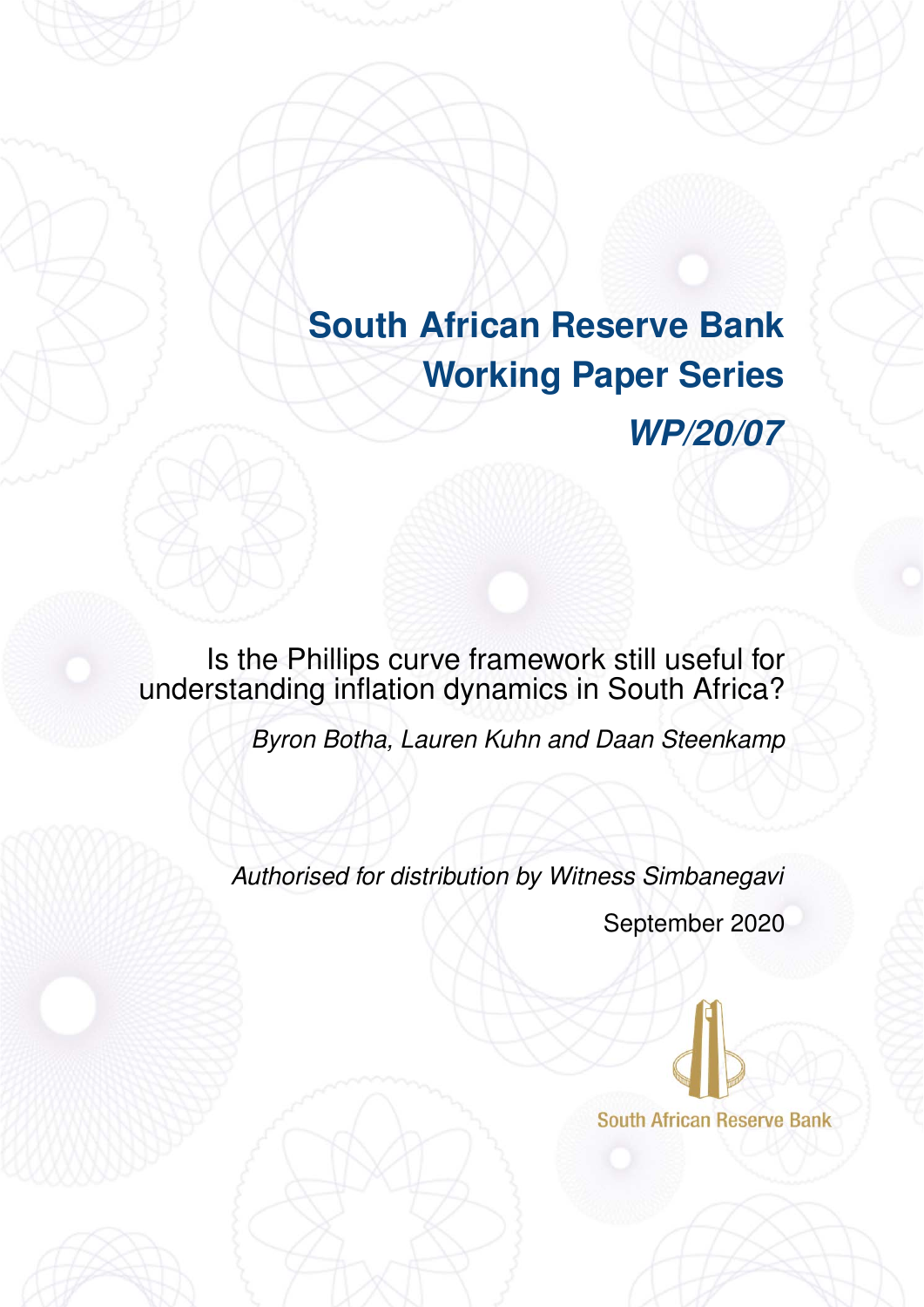South African Reserve Bank (SARB) Working Papers are written by staff members of the SARB and, on occasion, by consultants under the auspices of the SARB. The papers deal with topical issues, describing preliminary research findings and developing new analytical and/or empirical approaches in their analyses. They are solely intended to elicit comments and stimulate debate.

The views expressed in this Working Paper are those of the author(s) and do not necessarily represent those of the SARB or SARB policy. While every precaution is taken to ensure the accuracy of information, the SARB shall not be liable to any person for inaccurate information, omissions and/or opinions contained herein.

South African Reserve Bank Working Papers can be found at

*http://www.resbank.co.za/Research/ResearchPapers/WorkingPapers/Pages/WorkingPapers-Home.aspx* **Enquiries** 

Head: Economic Research and Statistics Department South African Reserve Bank P O Box 427 Pretoria 0001

Tel. no.: 012 313-3911 0861 12 SARB (0861 12 7272)

 $\circ$  South African Reserve Bank

All rights reserved. No part of this publication may be reproduced, stored in a retrieval system, or transmitted in any form or by any means without fully acknowledging the author(s) and this Working Paper as the source.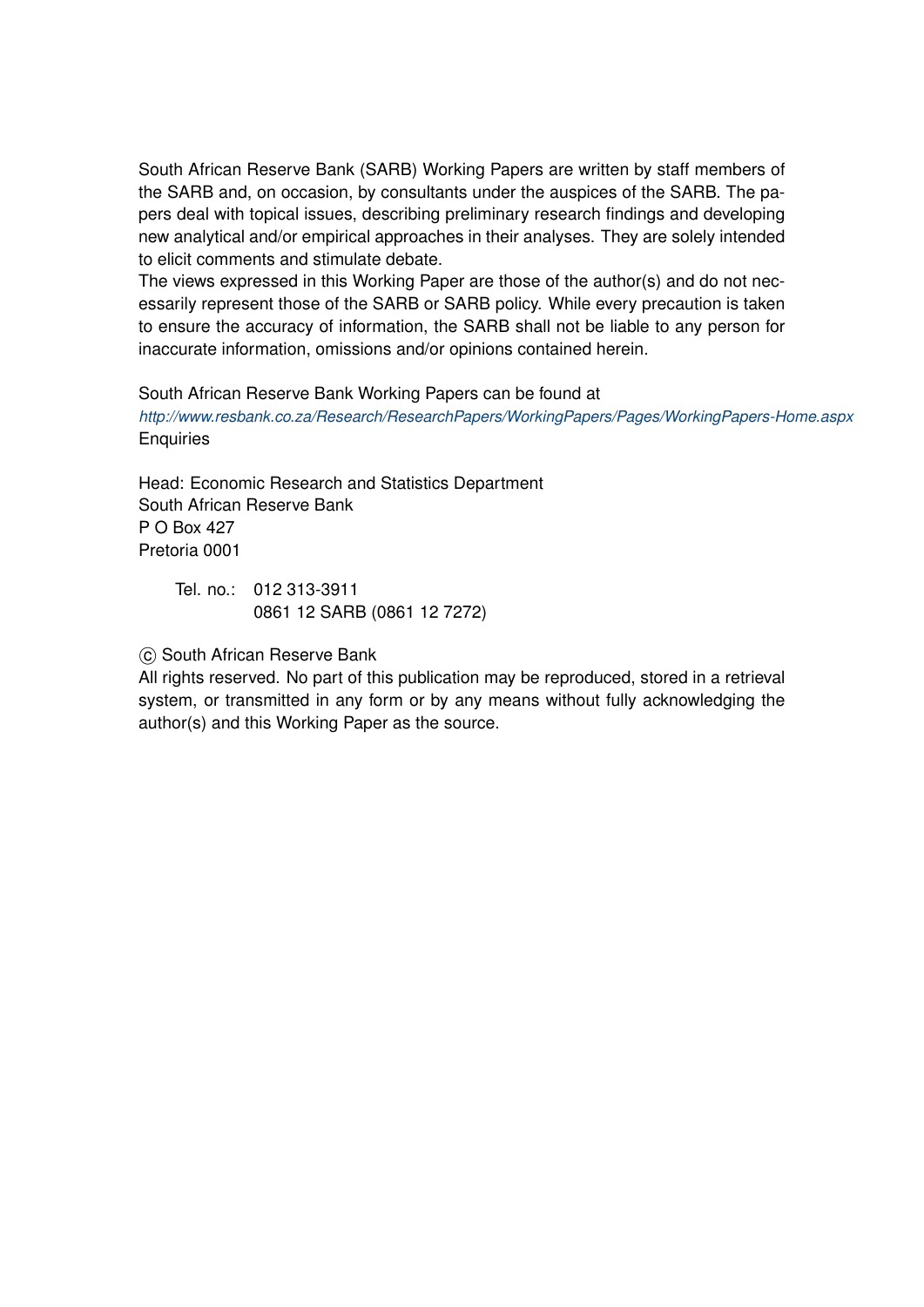# Is the Phillips curve framework still useful for understanding inflation dynamics in South Africa?

Byron Botha\* Lauren Kuhn† Daan Steenkamp ‡

September 1, 2020

#### Abstract

The 'Phillips curve' is a commonly used benchmark for modelling inflation, based on the intuition that greater economic slack (i.e. a larger output gap) should be associated with decelerating inflation. But there is an ongoing debate about the usefulness of the Phillips curve to explain inflation. Explanations for an observed weakening between measures of slack and inflation have included: mismeasurement of economic slack, the influence of other factors (such as the exchange rate, foreign inflation or wages) or whether some components of the inflation basket are more sensitive to the business cycle than other. To advance this discussion, we consider an augmented Phillips curve specification that accounts for various drivers of inflation and test different measures of economic slack in forecasting inflation and GDP outcomes. We show that a Phillips curve relationship continues to exist in South Africa. We find the slack measure that performs best is one that includes labour market indicators and indicated low capacity pressure at the end of the sample (2019Q3). While the output gap-inflation channel continues to operate, the contributions to inflationary pressures of factors such as past inflation and inflation expectations have been much more important over recent years.

*JEL Classification:E27,E31,E37 Keywords: Phillips curve, output gap, real-time estimation*

<sup>\*</sup>Email: Byron.Botha@resbank.co.za. South African Reserve Bank, PO Box 427, Pretoria, South Africa, 0001. The views expressed are those of the author(s) and do not necessarily represent those of the South African Reserve Bank or Reserve Bank policy. While every precaution is taken to ensure the accuracy of information, the South African Reserve Bank shall not be liable to any person for inaccurate information or opinions contained herein.

<sup>†</sup>Email: Lauren.Kuhn@resbank.co.za.

<sup>‡</sup>*Corresponding author*. Email: Daan.Steenkamp@resbank.co.za.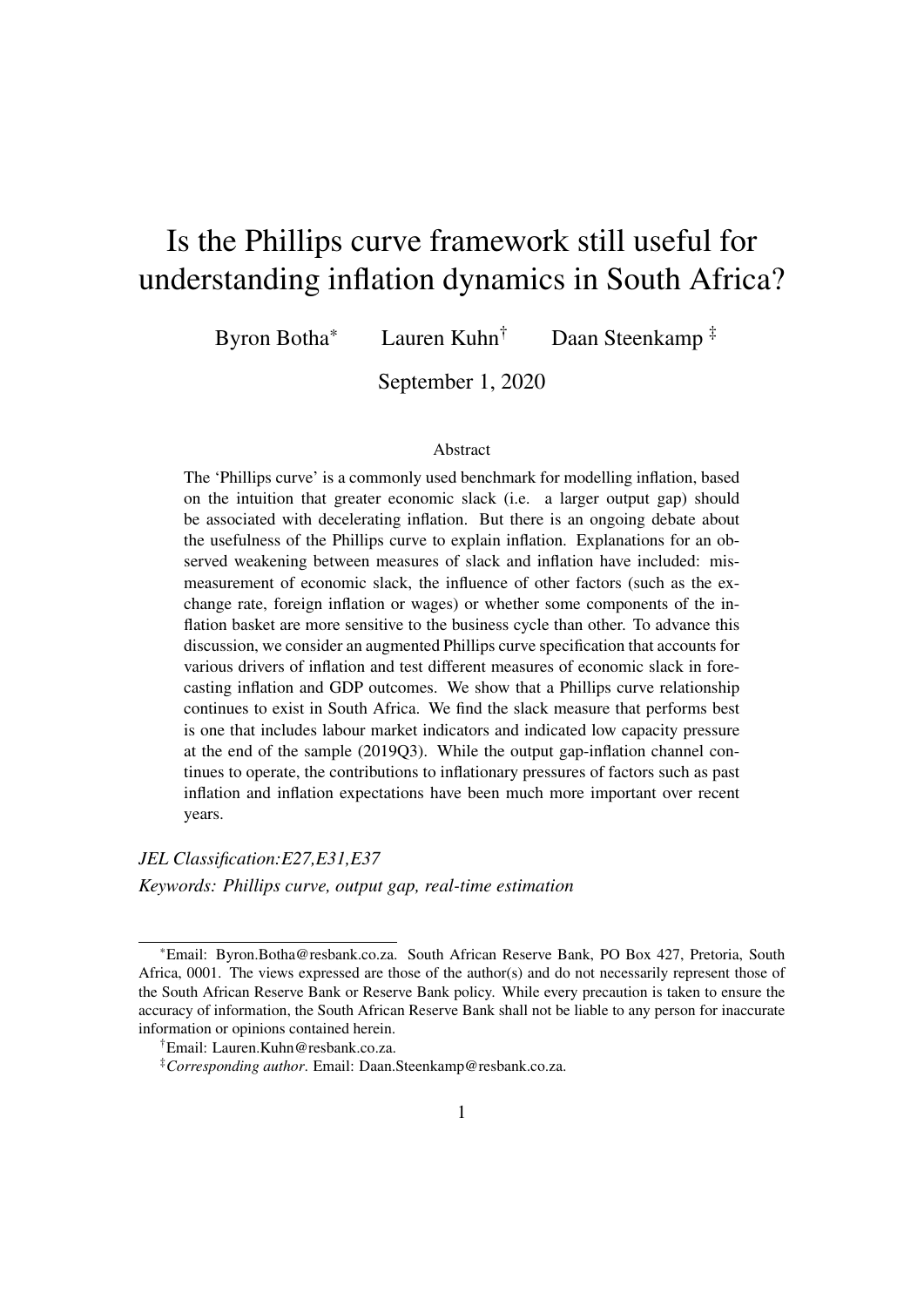# [1](#page-0-0) Introduction $1$

The Phillips curve is a key concept in models of inflation and captures the degree to which economic slack (measured using unemployment or the output gap)<sup>[2](#page-0-0)</sup> affects inflation. An important puzzle in South Africa has been why a persistently negative output gap has not translated into even lower inflation after the Global Financial Crisis (GFC). Many advanced economies have recently experienced levels of unemployment below levels perceived as 'neutral' (i.e. levels consistent with inflation at the inflation target) without seeing inflation pick up as would usually be expected. The relative stability of global inflation in spite of substantial fluctuations in unemployment recently has led to questions around whether the Phillips curve has flattened and become less useful as a guide for monetary policy.[3](#page-0-0)

In the South African context, several recent papers have pointed out that inflation has shown little response to persistently negative output gaps since the Global Financial Crisis (GFC). These papers provide a range of different explanations for why a persistently negative output gap has not translated into even lower inflation. These included: mis-measurement [\(Fowkes et al.](#page-18-0) [2019\)](#page-18-0) or time-variation [\(Kabundi et al.](#page-18-1) [2016\)](#page-18-1) of the output gap, non-linearity in the economic slack-inflation relationship [\(Nell](#page-18-2) [2018](#page-18-2)<sup>[4](#page-0-0)</sup>), the influence of other factors (such as the exchange rate, foreign inflation or wages, see [Burger and du Plessis](#page-18-3) [2014,](#page-18-3) [Reid and du Rand](#page-19-0) [2015](#page-19-0) or [Fedderke and Liu](#page-18-4) [2018](#page-18-4)<sup>[5](#page-0-0)</sup>), and that some consumer price index (CPI) components are more sensitive to the business cycle than others [\(Radebe](#page-18-5) [2019\)](#page-18-5).

This paper compares different Phillips curve specifications to see which of these explanations provide the best fit of the data. We start by testing different measures of

<sup>&</sup>lt;sup>1</sup>We thank David Fowkes and two anonymous referees for useful comments.

<sup>&</sup>lt;sup>2</sup>The output gap is a measure of the degree of economic capacity pressures and is used to forecast inflation pressures.

<sup>&</sup>lt;sup>3</sup>For the United States, [Jorda et al.](#page-18-6) [\(2019\)](#page-18-6) suggest that changes in economic slack have had virtually no impact on the dynamics of US inflation before and after the GFC, while inflation persistence has declined considerably (so that unanticipated spikes in inflation pass-through strongly to future inflation) and the contribution of future expectations has risen substantially. The implication for US monetary policy is that anchoring inflation expectations at the inflation target is crucially important. This is consistent with the recent experience of most OECD economies, where the Phillips curve has flattened, inflation has become more stable and inflation expectations have become more anchored over time (see [Blanchard et al.](#page-17-0) [2015](#page-17-0) for example).

<sup>&</sup>lt;sup>4</sup>It is possible that the relationship between slack and inflation could change depending on the state of the economy or the level of inflation. Findings of non-linearity in the South African Phillips curve appear to be driven by a few significant inflation spikes during periods of large output gaps when inflation was also unusually high (see [South African Reserve Bank](#page-19-1) [2017](#page-19-1) for a discussion).

 $<sup>5</sup>Burger$  and du Plessis [\(2014\)](#page-18-3) estimate different New Keynesian models that emphasise a relationship</sup> between marginal costs and inflation. [Fedderke and Liu](#page-18-4) [\(2018\)](#page-18-4) suggest that unit labour costs are a more important determinant of inflation pressure than indicators of demand-pressures. [Reid and du Rand](#page-19-0) [\(2015\)](#page-19-0) present results for various alternative demand proxies.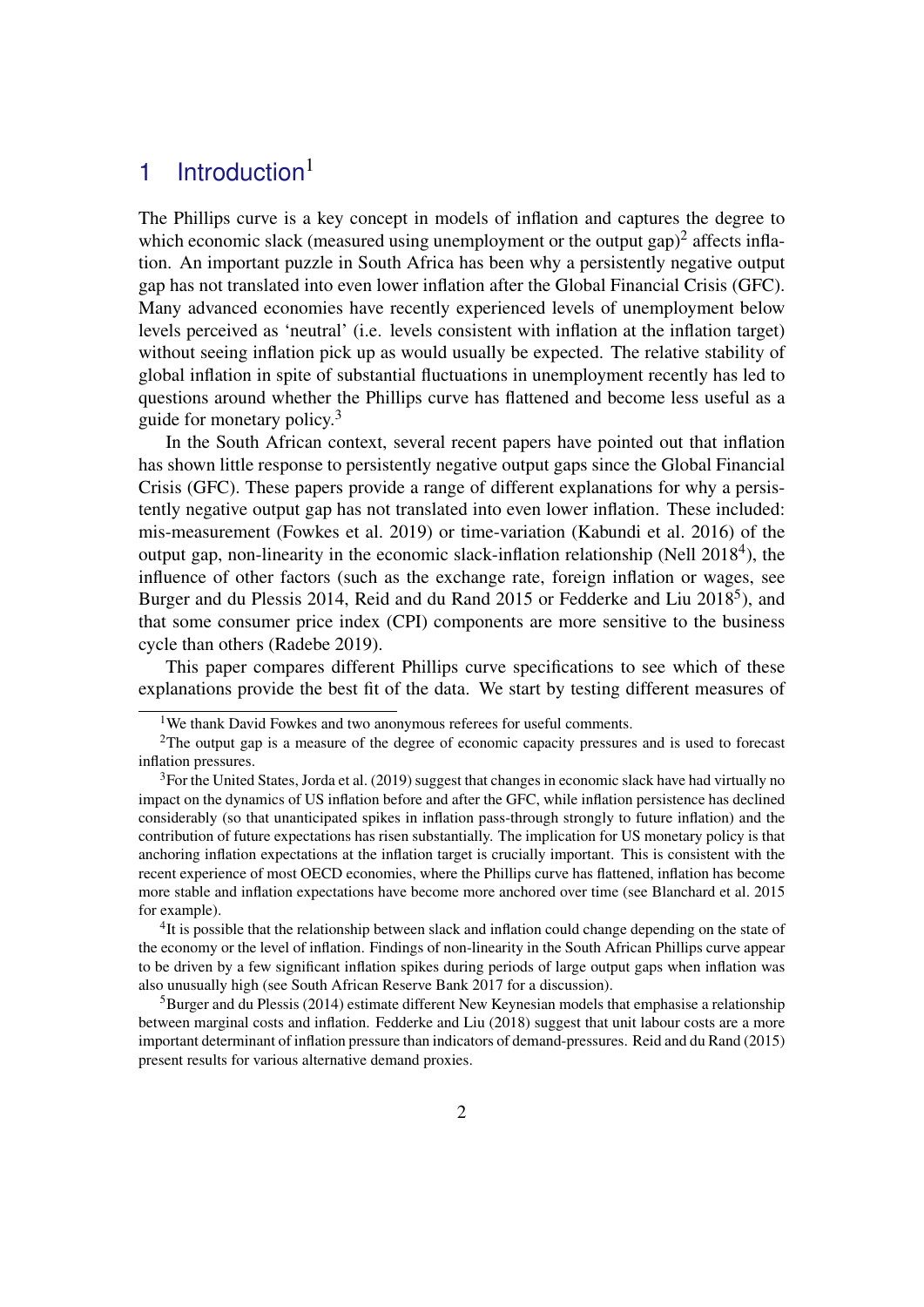economic slack in forecasting inflation and GDP outcomes. Thereafter, we consider the ability of various augmented Phillips curve specifications to explain inflation behaviour. What sets this paper apart from previous research is that we compare several measures of economic slack, explicitly consider the influence of inflation expectations, the persistence of inflation and external factors, as well as different labour market indicators to explain inflation dynamics. Specifically, we provide an assessment of the stability of the Phillips curve relationship:

- Using several slack metrics, including a composite measure that incorporates labour market indicators;
- Using several measures of inflation, including using components of CPI instead of just the headline or core<sup>[6](#page-0-0)</sup> series;
- Considering different specifications of the Phillips curve relationship, including inflation expectations, the exchange rate, global import prices, wages or unit labour costs (ULC).

There are also often arguments among policymakers about which measure of the output gap best describes current and historical slack in the economy and therefore should guide assessment of the appropriateness of the stance of monetary policy, both currently and historically. Revisions to GDP data also mean that output gap estimates in real time (ie. based on data available at the time of estimation) can be quite different from ex-post estimates (ie. when final data is available). Because the output gap is unobservable and must be estimated, the estimation technique used can also have a significant impact on the estimate produced. This is the first paper that compares the real-time and ex-post ability of a range of measures of slack to explain inflation outcomes in South Africa.

For forecasting GDP, the most successful measure of slack is the Comprehensive Activity Index (CAI), which includes labour market indicators (employment, unemployment and labour force participation). Strikingly, the output gap measure used for monetary policy committee forecasts is the worst-performing of the measures tested. For inflation, all measures of slack have tended to over-estimate inflation pressures since 2016, reflecting the impact of factors unrelated to slack. Nevertheless, we show that a Phillips curve relationship continues to exist in the data, and that the Phillips curve specification used in the Reserve Bank's quarterly projection model explains inflation dynamics well, particularly when using the CAI as the measure of slack in the model. The results suggest, however, that other variables in the Phillips curve (such as past inflation and inflation expectations) have been much more important drivers of inflation dynamics over recent years.

 $6C$ ore inflation is defined as headline inflation minus fuel (petrol and diesel), electricity, and food inflation.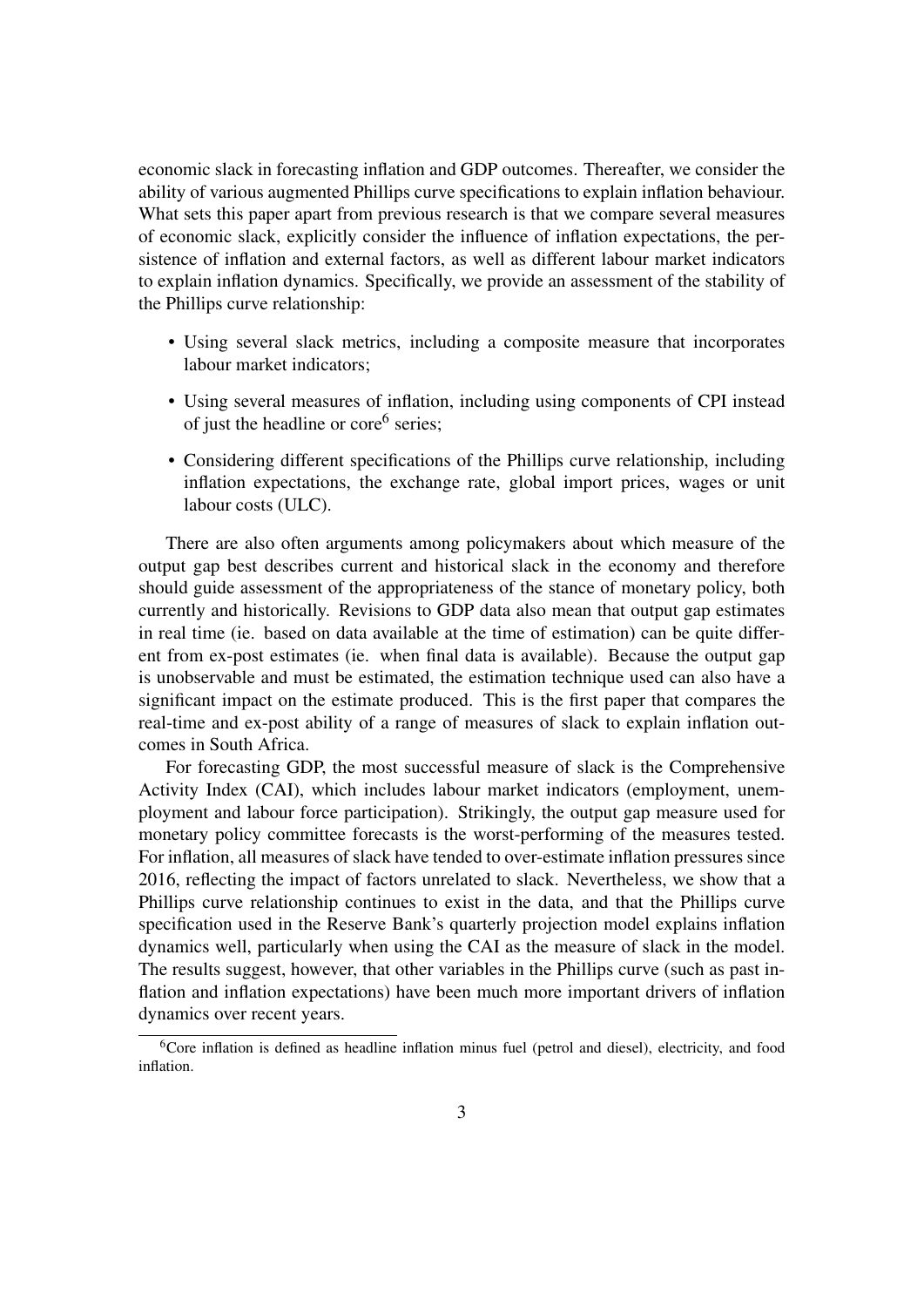# 2 Comparison of real-time and ex-post estimates

Since the output gap is unobservable and must be estimated, the estimation technique used can have a significant impact on the estimate produced. The other output gap estimates we consider are a (pseudo) $<sup>7</sup>$  $<sup>7</sup>$  $<sup>7</sup>$  real-time (ie. only latest available vintage) HP-filter,</sup> a finance-neutral real-time (ie. vintages available in each period) output gap (unadjusted for supply shocks, [Anvari et al.](#page-17-1) [2014\)](#page-17-1), and the ex-post (ie. final data vintage) CAI, which includes several labour market indicators and is estimated using the approach of [Stock](#page-19-2) [and Watson](#page-19-2) [2019](#page-19-2) (details in Appendix [A\)](#page-20-0).

Revisions to GDP data mean that output gap estimates in real-time (ie. based on data available at the time of estimation) can be quite different from ex-post estimates (ie. when all final data is available). $8$  For this reason, we compare the real-time official gap (summarises the latest Reserve Bank estimate of slack at each point in time) to an ex-post equivalent (summarising the current Reserve Bank view of the evolution of slack).

Figure [1](#page-6-0) plots the official output gap (ex-post) against the real-time (unrevised) gap and alternative slack estimates. Before the GFC, the Reserve Bank under-estimated the extent of capacity pressures, compared to its current view of history, with its estimates gradually revised upwards over time. However, since the GFC, the opposite has been true: official real time output gap estimates have been much more negative post-GFC compared with the other measures and revised to be less negative over time. During the pre-GFC boom, for example, the official estimates show that Reserve Bank expected that excess demand would be eliminated over subsequent quarters, and under-estimated the persistence of the boom. With the benefit of hindsight, the Reserve Bank now estimates that the output gap peaked at about 3 percent instead of 2 percent according to the real-time estimates. Like many other central banks, the Reserve Bank assumed that potential growth was lower than it now believes it was. The Bank therefore underestimated capacity pressures during the boom, gradually ratcheting up its estimate of the output gap.

<sup>7</sup>A 'pseudo' real time forecast is based on the latest vintage of data, whereas a 'true' real time forecast is based on the data vintages that were available at each forecast date.

<sup>&</sup>lt;sup>8</sup>Note that inflation data is not usually revised so the distinction between ex-post and real time does not apply to inflation. There was, however, a one-off revision on 30 May 2003 which affected the inflation rate for the period January 2002 to March 2003 which is ignored in this paper.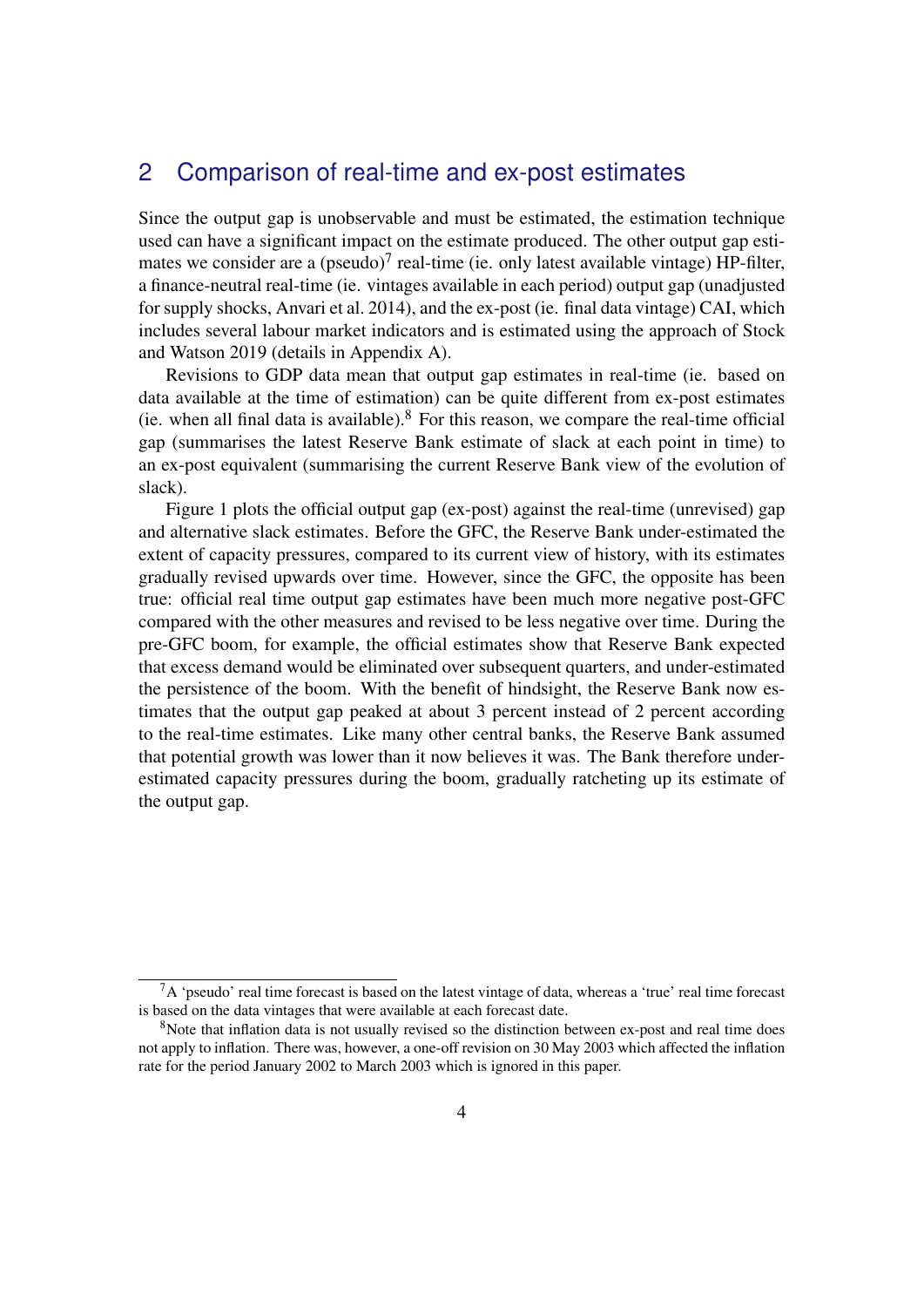<span id="page-6-0"></span>Figure 1: Output gap estimates



Figure 2: Vintages of real time output gap estimates



Shaded areas indicate official downward phases of the business cycle identified by the SARB.

# 3 The benchmark Phillips curve specifications

Output gaps estimates provide assessment of the degree of economic capacity pressures, which can be used to forecast inflation. The baseline specification for the Phillips curve that we use is that of the Reserve Bank's quarterly projection model (QPM, see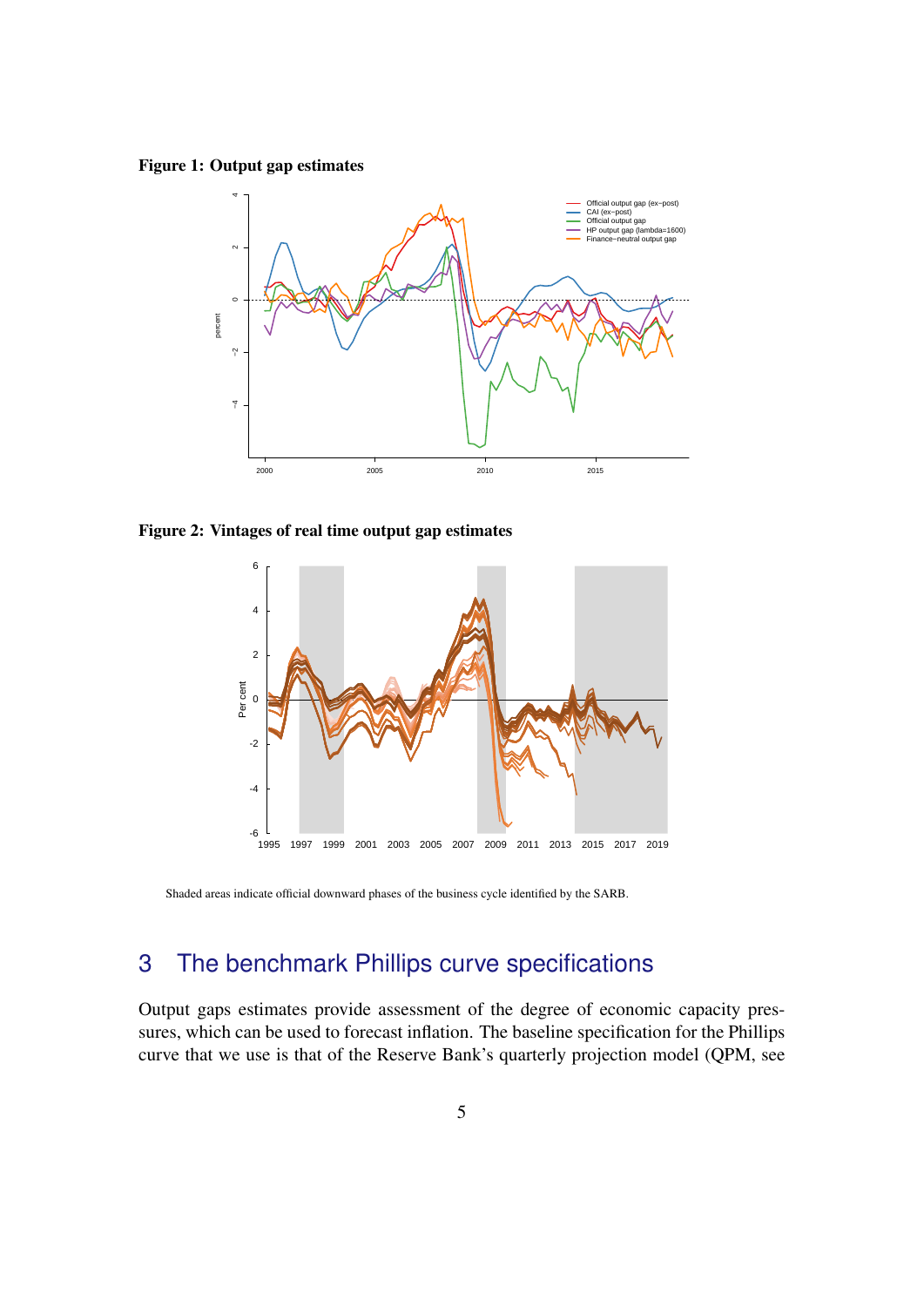[Botha et al.](#page-18-7) [2017\)](#page-18-7). The current 'official' gap used by the Reserve Bank is a financeneutral output gap, adjusted for supply shocks (based on [Botha et al.](#page-18-8) [2018,](#page-18-8) although the methodology has evolved over time, see [Anvari et al.](#page-17-1) [2014](#page-17-1) for discussion of earlier approaches). The following specification is used:

<span id="page-7-0"></span>
$$
\pi_t = a_1 \hat{y}_t + a_2 \pi_{t-1}^e + a_3 \pi_{t-1} + a_4 \pi_t^* + a_5 \widehat{rule}_t + a_6 \widehat{repr}_t + \varepsilon_t \tag{1}
$$

where headline inflation  $\pi_t$  (year-on-year) is explained by:

- the output gap  $(\hat{y}_t)$  in percentage deviation),
- a one-quarter lag of two-year ahead inflation expectations ( $\pi_{t-1}^e$ , as surveyed by the Bureau of Economic Research),
- a one-quarter lag on inflation  $(\pi_{t-1})$  to capture inflation persistence,
- foreign inflation  $(\pi_t^*)$ , summarising external price pressures from the inflation rate of imported final goods (proxied by foreign producer price inflation in rand terms),
- the real unit labour cost gap (*rulct*) which is based on the cyclical deviation in real wages from labour productivity and is intended to capture the impact of labour market slack,
- the real exchange rate gap ( $\widehat{r}\widehat{e}r_t$ ) from equilibrium (percentage deviation),<sup>[9](#page-0-0)</sup>

The main difference to the QPM specification is that we use 2 year ahead inflation and not *blended* expectations since we use year-on-year inflation.<sup>[10](#page-0-0)</sup>

# 4 A real-time forecasting exercise

One metric of the usefulness of an output gap estimate is its ability to forecast future GDP growth and inflation. The reason that this is a worthwhile exercise is that, one would expect that if the current output gap is negative, for example, GDP growth should pick up in future as the economy returns to its potential growth rate. In this sub-section,

<sup>&</sup>lt;sup>9</sup>The Reserve Bank's exchange rate equilibrium is estimated using a filtering approach and tuned to be in line with a suite of satellite models.

<sup>&</sup>lt;sup>10</sup>In QPM, a homogeneity requirement is applied to  $\pi_t^e + \pi_{t-1}$ . Our focus in this paper is on assessing whether there is a relationship between different measures of aggregate inflation and measures of economic slack, so we ignore the distinction that QPM draws between core and non-core inflation components. We also use producer price inflation instead of consumer price inflation to represent foreign inflation as we argue this better represents import prices.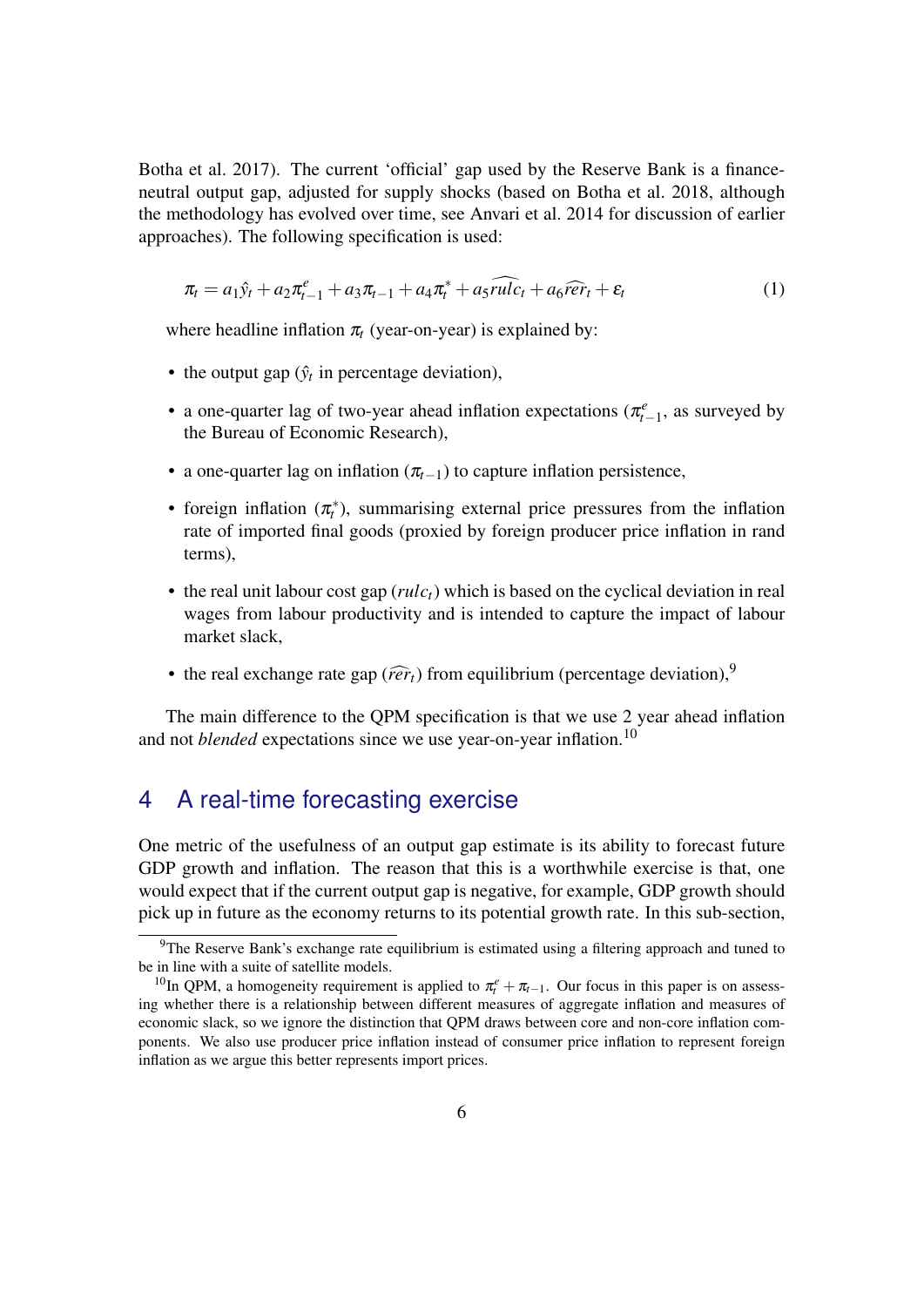we compare the ability of different slack measures to forecast GDP growth and inflation. Our comparison will be against the current (ex-post) output gap to assess whether having adopted the current view of the historical business cycle would have improved the Bank's forecasts of final vintage GDP (since this is ultimately what policymakers care about). Following [Armstrong](#page-17-2) [\(2015\)](#page-17-2), we forecast GDP growth and inflation as follows:

$$
y_{t+h} - y_t = \beta_0 + \beta_1 X_t + \varepsilon_t \tag{2}
$$

where  $y_{t+h}$  is either the h-quarter ahead forecast of GDP expressed in logarithmic form or the CPI inflation rate in year-on-year terms, and  $X_t$  is an output gap measure over a sample spanning 1995Q1-2019Q3 (except in the case of the CAI which starts in 1996Q1). We calculate the mean square forecast error (MSFE) and mean absolute forecast error (MAFE) relative to the performance of real-time official gap as benchmark.

Figure [3](#page-9-0) shows that the relative MSFE and MAFE are lowest for the CAI, implying it provides an output growth forecast that is about 25 percent better at a six quarter horizon than the real time official gap. [Diebold and Mariano](#page-18-9) [\(1995\)](#page-18-9) tests confirm that the CAI's out-performance is statistically significant at a 4 quarter horizon (Table [5](#page-27-0) in the Appendix). Nevertheless, all the measures under-estimated GDP growth in the lead-up to the GFC and over-estimated GDP growth in real time post-GFC (Figure [4\)](#page-9-1).<sup>[11](#page-0-0)</sup>

For headline inflation on the other hand, the relative MSFE and MAFE are lowest for official ex-post gap (especially over the long-term, while the real times gap performs better than the CAI (Figure [5\)](#page-10-0). However, these differences are not significant at a 4 quarter horizon (Table [5\)](#page-27-0). Both in the lead up to the GFC and since the GFC, the real-time gaps produced relatively large forecast errors when forecasting the change in inflation at both 1-quarter and 1-year ahead horizons (Figure [6\)](#page-10-1). In the lead up to the GFC, all the gaps under-estimated the upward trajectory of inflation changes, while in the immediate aftermath of the GFC the real-time official gap produced the weakest inflation forecasts. That said, the differences in forecast performance are small and averaging across output gap measures could enhance the performance at some horizons. For core inflation, the HP gap performs best at all horizons (and significantly better than the real-time official gap at 1 quarter ahead). Lastly, we also consider the ability of the slack measures to forecast our Cyclically Sensitive Inflation (CSI) Index, which weighs components of CPI together based on their joint co-movement to the CAI measure of economic slack (see details in Appendix [A\)](#page-20-0). The official ex-post gap forecasts cyclical inflation best at short horizons (though all measures outperform the official real-time gap) (Table [5\)](#page-27-0).

 $11$ GDP revisions in South Africa have generally been to the upside, but have been relatively small and may not substantially change these results. We also checked that  $\beta_1$  for each regression was negative, for example that a negative real-time output gap should forecast higher future GDP growth, and vice versa. Part of the explanation for the poor forecast performance of the official output gap measures is how unusually persistent recent business cycles have been.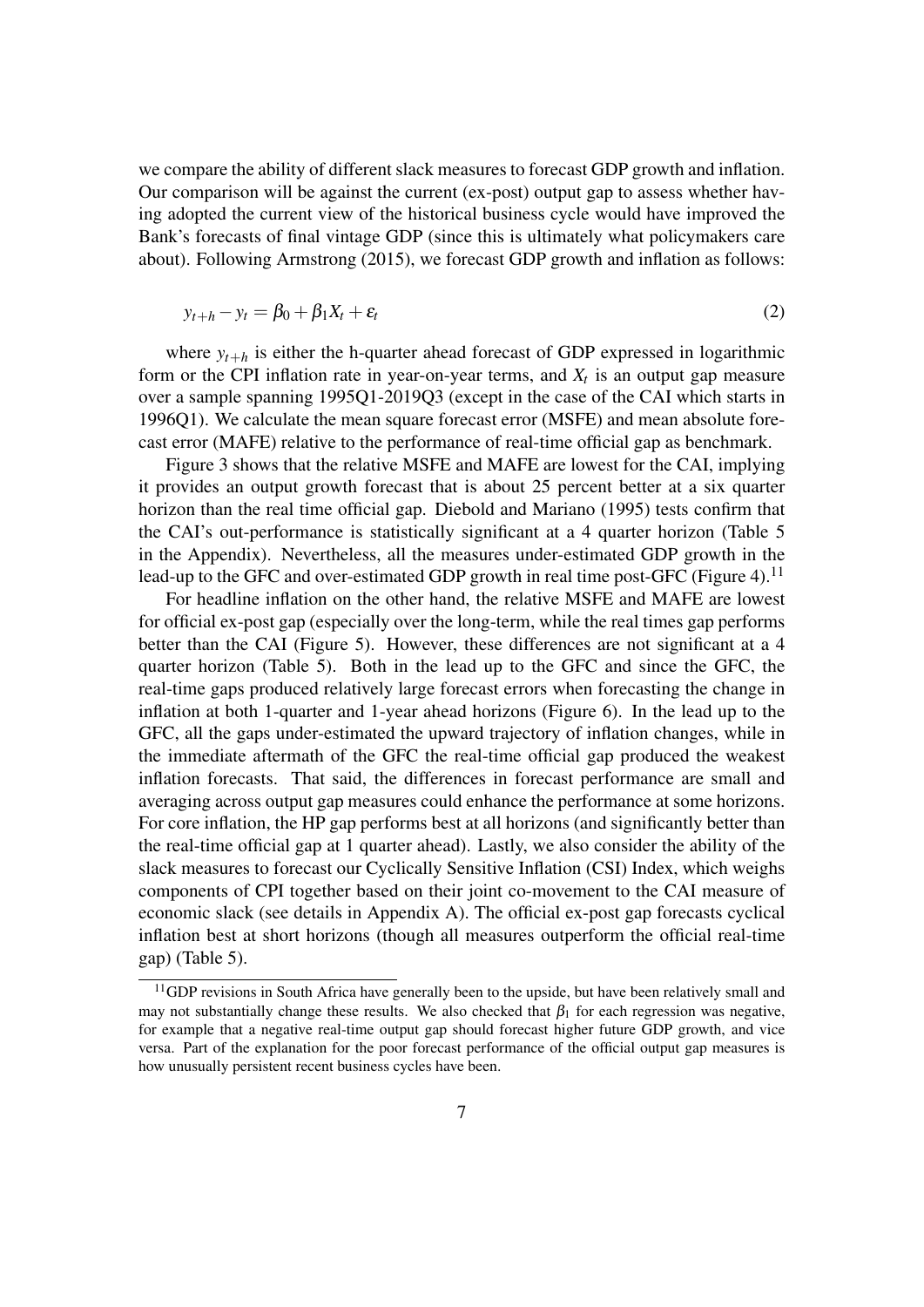A striking finding is that most slack measures outperform the official real-time gap at forecasting. Overall, this exercise suggests that no single output gap provides the best assessment of the state of the economy across all relevant dimensions and there may be value in looking at a suite of estimates. This also suggests that factors unrelated to slack have had a meaningful impact on inflation outcomes post-GFC.

<span id="page-9-0"></span>Figure 3: GDP growth forecasts relative to using official real-time output gap (quarters ahead)



<span id="page-9-1"></span>Figure 4: Real-time GDP growth forecast comparisons over time



The charts plot the forecast errors for the change in GDP growth 1-quarter- and  $\tilde{1}$ -year-ahead, respectively.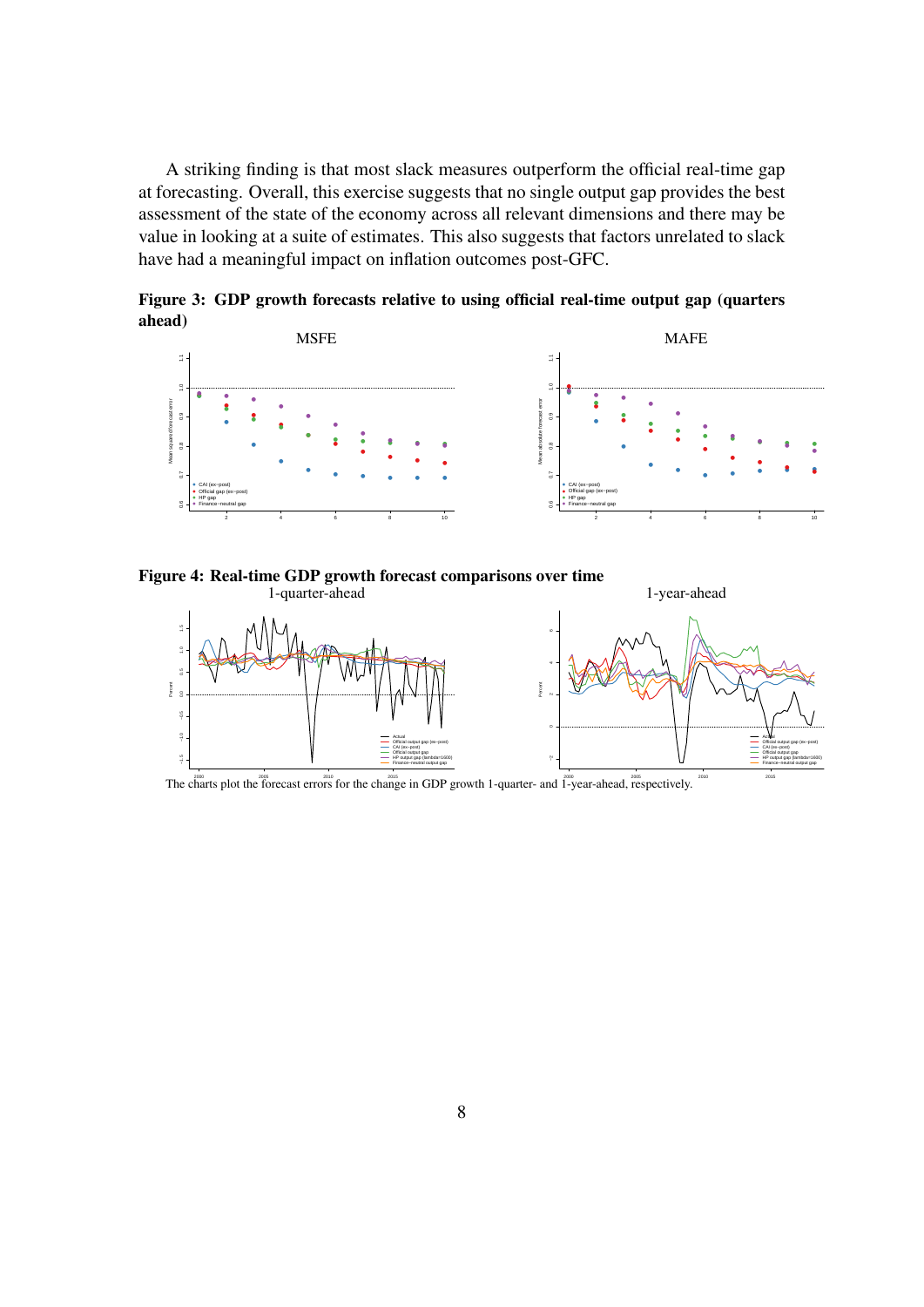<span id="page-10-0"></span>Figure 5: CPI inflation forecasts relative to using official real-time output gap (quarters ahead)



<span id="page-10-1"></span>



The charts plot the forecast errors for the change in inflation 1-quarter- and 1-year-ahead, respectively.

# 5 Usefulness of different output gaps in the Phillips curve

Another metric that can be used to compare output gap measures is how well they can explain the cyclical dynamics of inflation. Central bank models often use a Phillips curve relationship to model the relationship between capacity pressures, inflation expectations and inflation. We next assess which Phillips curve specification best explains the dynamics of inflation. To compare the fit of different Phillips curve specifications we replace  $\pi$ <sup>*t*</sup> in equation [1](#page-7-0) with alternative inflation measures,  $\hat{y}_t$  with alternative output gap measures, and *rulc<sup>t</sup>* with the real wage gap as an alternative measure of labour mar-ket slack.<sup>[12](#page-0-0)</sup> We also consider three measures of inflation: headline CPI inflation, core inflation and the Cyclically Sensitive Inflation (CSI) Index which weighs components

 $12$ The real wage gap in QPM is the deviation of the real wage from its equilibrium, where nominal wages are increasing in past wages (persistence), increasing in past inflation (wage indexing), and decreasing in the real ULC gap (cyclical real wages in excess of cyclical productivity must moderate by decreasing nominal wages to bring the system into equilibrium).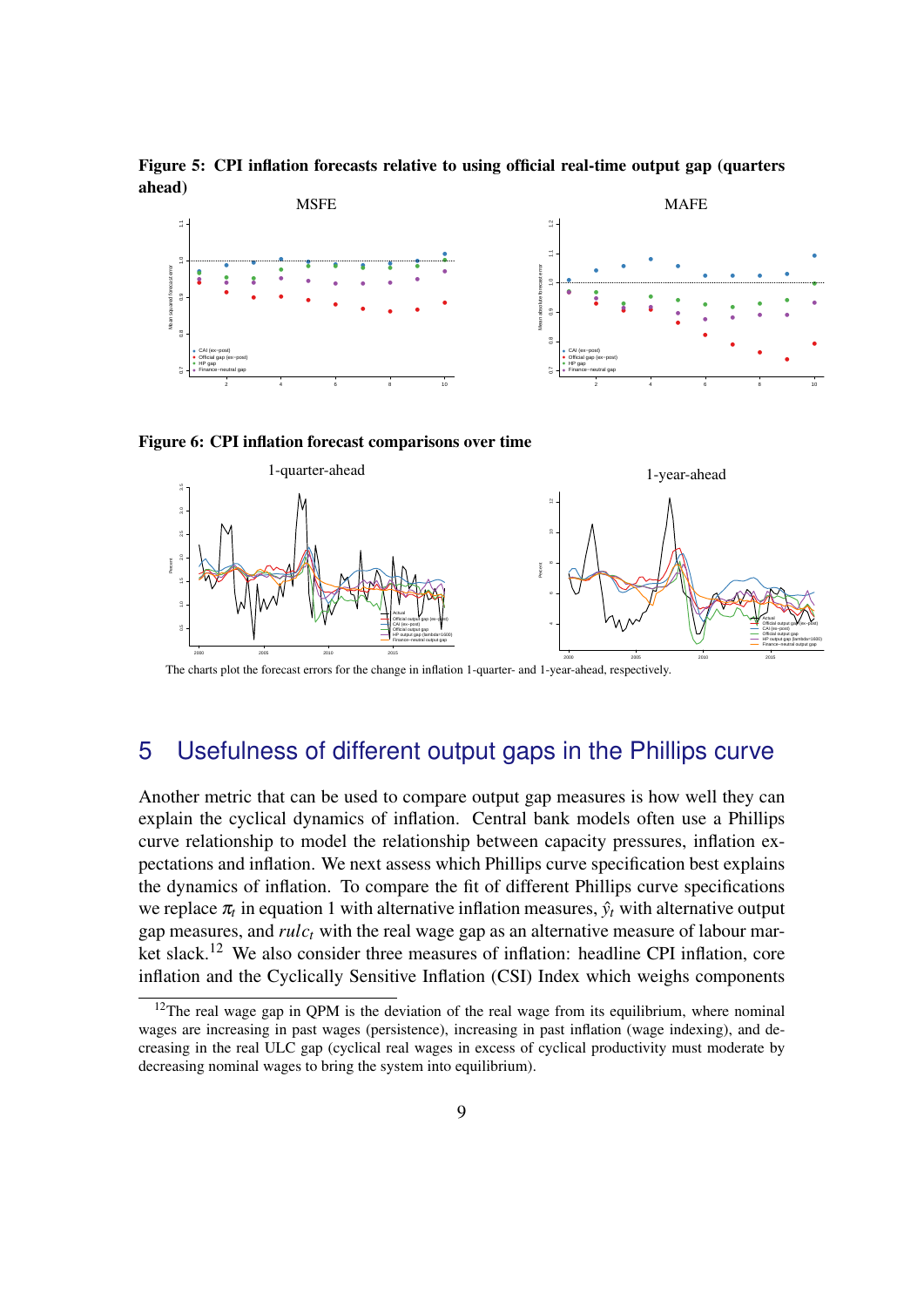of CPI together based on their joint co-movement to slack measured using CAI. We use the *R*−*squared*, log-likelihood and the Akaike Information Criterion (AIC) of different specifications as measures of goodness of fit. The model with the highest *R*−*squared* has the best fit in-sample, under the assumption that the model is well-specified. Likewise, the model that maximises the log-likelihood has the highest (i.e. least negative) value has the best fit, while a lower AIC is indicative of better fit.

This paper assesses whether the existing Phillips curve specifications used by the Reserve Bank are appropriate for understanding inflation dynamics. Consistent with international experience (see [Stock and Watson](#page-19-2) [2019](#page-19-2) for the US, for example), Figure [7](#page-11-0) shows that the Phillips curve relationship has been unstable in South Africa for inflation, with the ability of different measures of economic slack to explain headline inflation weakening over the last 5 years. Replacing *rulc<sup>t</sup>* with the wage-gap instead improves the fit of the model slightly for all specifications. However, the fit of Phillips curve models for core inflation and cyclically sensitive prices has remained more stable than for headline (Figure [8\)](#page-12-0). The sections that follow provide a more detailed assessment of the fit of different Phillips curve model specifications.<sup>[13](#page-0-0)</sup>

<span id="page-11-0"></span>Figure 7: Rolling R-squared from different Phillips curve specification (Headline inflation)



R-squared is the proportion of variance in inflation that is predictable from variables on the right-hand side of equation [1](#page-7-0) (window=30 quarters, 1 quarter steps).

 $13$  Figures [7](#page-11-0) and [8](#page-12-0) suggest that it may be useful for future research to consider using techniques that allow for parameter changes when estimating Phillips curves.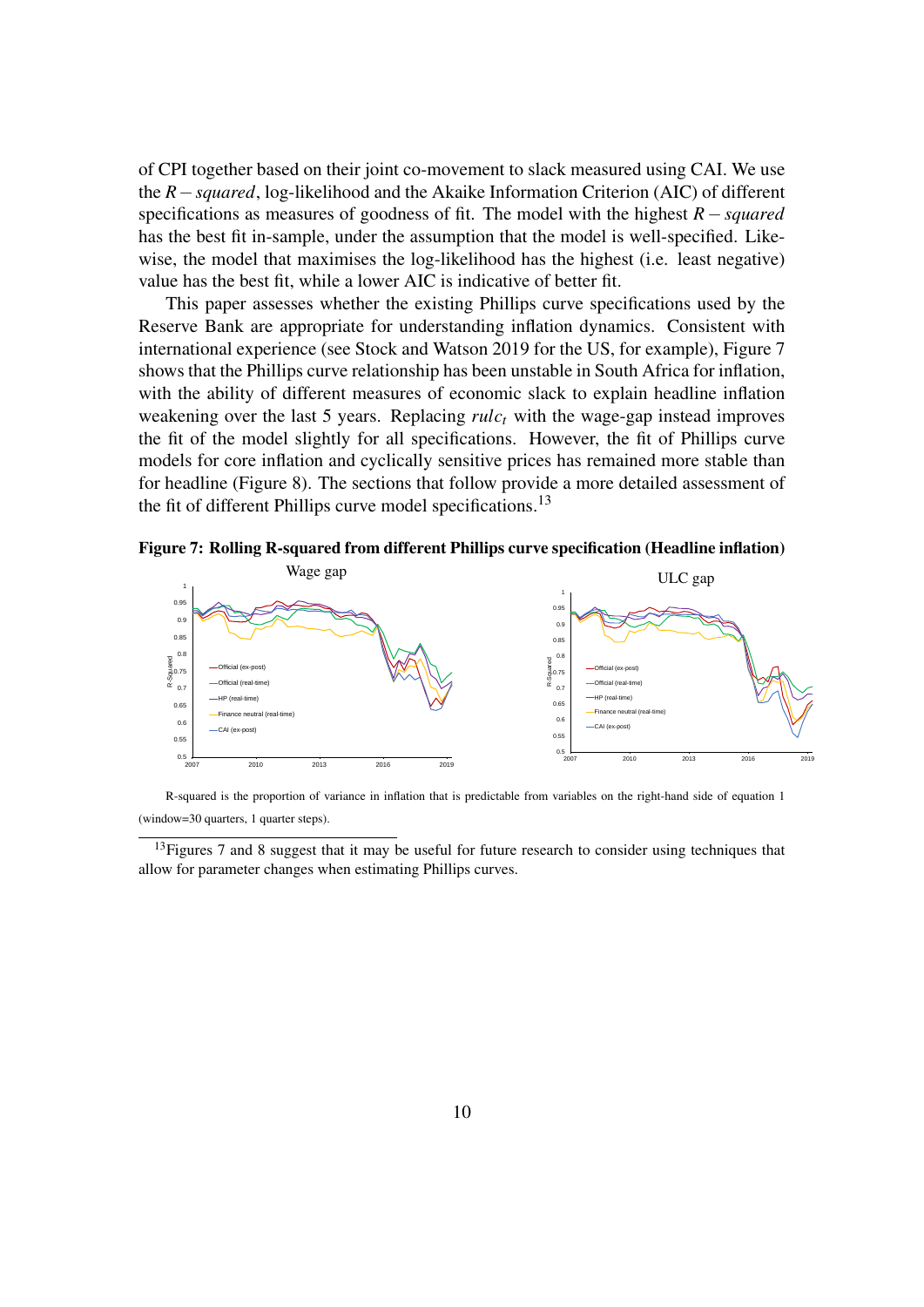<span id="page-12-0"></span>Figure 8: Rolling R-squared from different Phillips curve specification



R-squared is the proportion of variance in inflation that is predictable from variables on the right-hand side of equation [1](#page-7-0) (window=30 quarters, 1 quarter steps).

Over the full sample, the CAI measure produces the best fit between the behaviour of the three inflation measures and the output gap measure (Table [1\)](#page-12-1). For headline inflation, the real wage gap provides the best overall fit, while the ULC gap improves the fit for core inflation and the CSI. This implies that a Phillips curve model that uses a measure of slack that accounts for tightness in the labour market is best at explaining the cyclical dynamics of inflation in South Africa. Since the GFC, economic slack has been lower according to the CAI measure than suggested by the other output gap measures considered. All things equal, lower capacity pressure is consistent with higher inflation observed since the GFC, relative to what would have been expected if the output gap were instead assumed to have been more negative over this period.

|                             | <b>Headline</b> |            | Core  |            | CSI   |         | <b>Headline</b> |     | Core  |            | <b>CSI</b> |            |
|-----------------------------|-----------------|------------|-------|------------|-------|---------|-----------------|-----|-------|------------|------------|------------|
|                             | -LL             | <b>AIC</b> | -LL   | <b>AIC</b> | -LL   | AIC     | -LL             | AIC | -LL   | <b>AIC</b> | -LL        | <b>AIC</b> |
| Output gap                  |                 |            |       |            |       |         |                 |     |       |            |            |            |
| Official (ex-post)          | $-87$           | 190        | $-31$ | 79         | -83   | 183     | $-87$           | 190 | $-32$ | 80         | $-81$      | 178        |
| Official (real-time)        | -86             | 188        | $-28$ | 73         | $-87$ | 190     | $-84$           | 184 | $-30$ | 77         | -84        | 184        |
| HP (real-time)              | -86             | 188        | $-28$ | 72         | -84   | 184     | -86             | 188 | $-29$ | 74         | $-80$      | 176        |
| Finance neutral (real-time) | -92             | 200        | $-32$ | 80         | -84   | 185     | $-92$           | 200 | $-32$ | 80         | $-82$      | 180        |
| CAI (ex-post)               | -83             | 181        | $-26$ | 67         | -81   | 178     | $-83$           | 182 | $-25$ | 66         | $-78$      | 172        |
| Labour market               | Real wage gap   |            |       |            |       | ULC gap |                 |     |       |            |            |            |

<span id="page-12-1"></span>Table 1: Fit of different models

*LL* denotes log-likelihood. The benchmark model is the OPM specification in equation [1.](#page-7-0)

We can also compare alternative Phillips curve specifications to assess the stability of the Phillips curve relationship with different measures of inflation, economic slack and labour market conditions. Whereas Figure [7](#page-11-0) showed that the QPM specification for headline inflation has not been stable, the fit of the specifications for core inflation and the CSI remained relatively stable over the full sample (Tables [2](#page-14-0) and [3\)](#page-15-0). The various output gap measures are statistically significant in almost all of the model specifications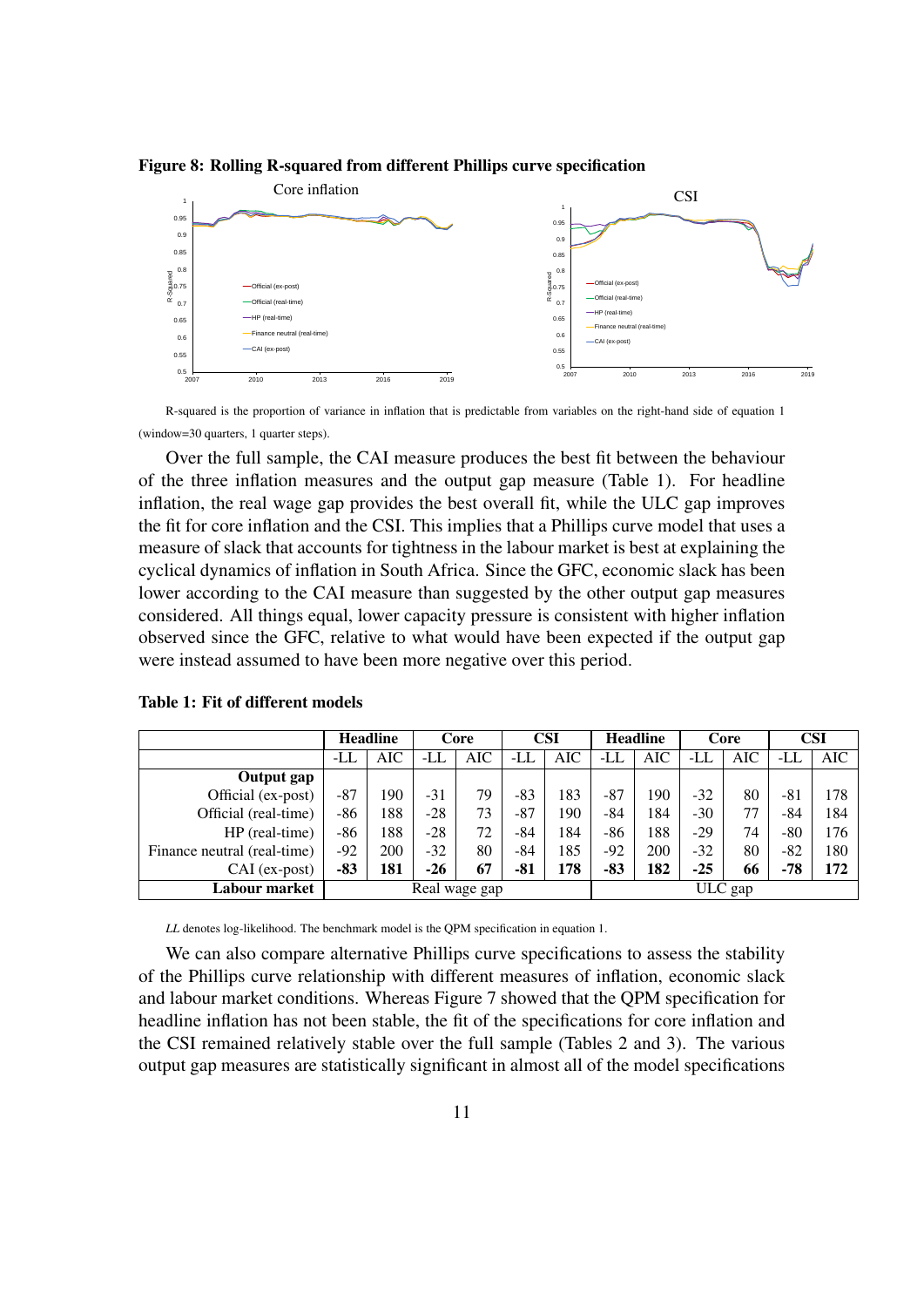with positive coefficients, consistent with excess demand being associated with an increase in inflation. The relationship between cyclical activity and the various inflation measures is strongest for the CAI, followed by the HP filter (Figure [9\)](#page-16-0) and slightly more stable than between headline inflation and the official output gap. However, there has been significant variation in the slack coefficients, reflecting in part the influence of the GFC, with large deviations in inflation from the midpoint of the target accompanied by large output gap estimates (Figure [10\)](#page-16-1). Lagged inflation is always significant, while inflation expectations is significant in most specifications for headline and core inflation. The ULC gap is significant in a specification for headline inflation with the official (real-time) output gap and for all CSI-based specifications, while the real wage gap is only statistically significant in three of the specifications with core inflation.<sup>[14](#page-0-0)</sup> While foreign inflation is significant in most specifications, the real exchange rate gap is not statistically significant in most specifications.<sup>[15](#page-0-0)</sup> Although this is consistent with other evidence of a decline in exchange rate pass-through in South Africa (see [Kabundi and](#page-18-10) [Mbelu](#page-18-10) [2018\)](#page-18-10), an avenue for future research could be to identify a different explanatory variable to capture the impact of exchange rate changes or other global factors on inflation.

<sup>&</sup>lt;sup>14</sup>Although the small direct contribution from the ULC gap for headline inflation is somewhat surprising, a larger weight is placed on ULC when using the Reserve Bank's measure of core inflation. The negative contribution from the ULC gap for core inflation is puzzling since core is a large proportion of headline inflation. Since the specifications considered produce some counterintuitive results, it may be worthwhile to consider alternative Phillips curve specifications for modelling inflation dynamics in South Africa.

<sup>&</sup>lt;sup>15</sup>The exchange rate gap component plays a relatively small role since the gap is based on SARB's estimates of exchange rate misalignment relative to fundamentals, and not changes in the real exchange rate. Whereas a positive value of the exchange rate gap would be inflationary, our foreign inflation variable is the product of foreign currency global producer prices and the nominal exchange rate (with depreciation defined as a fall in the currency, consistent with the definition of the real exchange rate), representing the overall impact of two components which will have different inflationary impacts.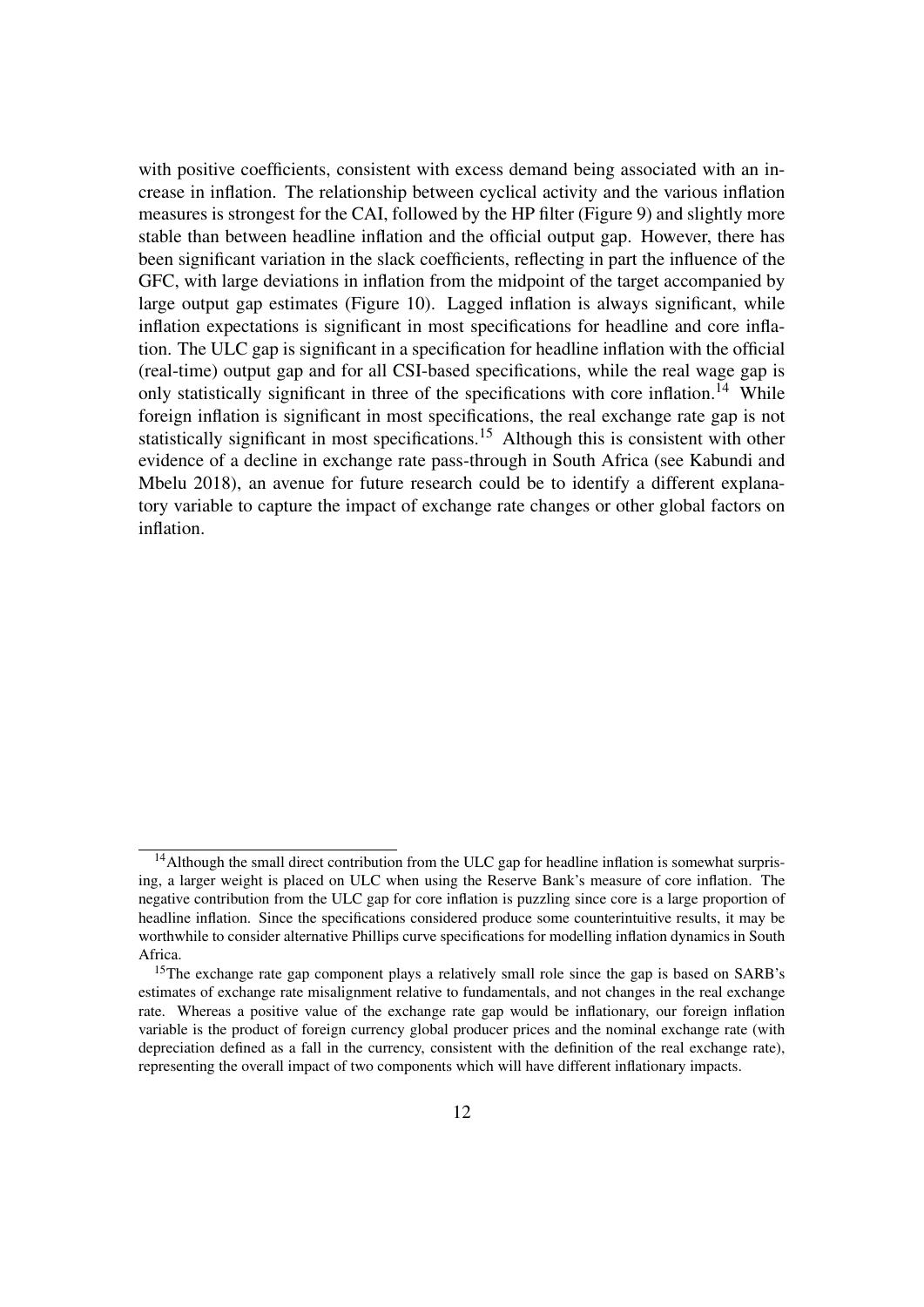|                                | Headline | Core    | $\overline{\text{CSI}}$ | Headline | Core    | $\overline{\text{CSI}}$ | Headline | Core    | $\overline{\text{CSI}}$ | Headline | Core    | $\overline{\text{CSI}}$ | Headline | Core    | $\overline{\text{CSI}}$ |
|--------------------------------|----------|---------|-------------------------|----------|---------|-------------------------|----------|---------|-------------------------|----------|---------|-------------------------|----------|---------|-------------------------|
| Output gap                     |          |         |                         |          |         |                         |          |         |                         |          |         |                         |          |         |                         |
| Official (ex-post)             | 0.29     | 0.03    | 0.27                    |          |         |                         |          |         |                         |          |         |                         |          |         |                         |
| t-statistic                    | 3.47     | 0.76    | 3.25                    |          |         |                         |          |         |                         |          |         |                         |          |         |                         |
| Official (real-time)           |          |         |                         | 0.33     | 0.07    | 0.16                    |          |         |                         |          |         |                         |          |         |                         |
| t-statistic                    |          |         |                         | 4.43     | 1.89    | 2.08                    |          |         |                         |          |         |                         |          |         |                         |
| $HP$ (real-time)               |          |         |                         |          |         |                         | 0.62     | 0.18    | 0.49                    |          |         |                         |          |         |                         |
| t-statistic                    |          |         |                         |          |         |                         | 3.86     | 2.42    | 3.56                    |          |         |                         |          |         |                         |
| Finance neutral (real-time)    |          |         |                         |          |         |                         |          |         |                         | 0.13     | 0.02    | 0.21                    |          |         |                         |
| t-statistic                    |          |         |                         |          |         |                         |          |         |                         | 1.68     | 0.54    | 2.96                    |          |         |                         |
| CAI (ex-post)                  |          |         |                         |          |         |                         |          |         |                         |          |         |                         | 0.77     | 0.22    | 0.54                    |
| t-statistic                    |          |         |                         |          |         |                         |          |         |                         |          |         |                         | 4.70     | 3.72    | 4.08                    |
| Labour market                  |          |         |                         |          |         |                         |          |         |                         |          |         |                         |          |         |                         |
| ULC gap                        | 0.01     | $-0.07$ | 0.12                    | 0.13     | $-0.04$ | 0.16                    | 0.02     | $-0.03$ | 0.16                    | 0.01     | $-0.08$ | 0.13                    | $-0.01$  | $-0.04$ | 0.13                    |
| t-statistic                    | 0.17     | $-1.95$ | 2.06                    | 1.94     | $-0.92$ | 2.30                    | 0.29     | $-0.93$ | 2.66                    | 0.12     | $-2.05$ | 2.19                    | $-0.21$  | $-1.11$ | 2.38                    |
| Other regressors               |          |         |                         |          |         |                         |          |         |                         |          |         |                         |          |         |                         |
| Inflation $(t-1)$              | 0.67     | 0.75    | 0.75                    | 0.65     | 0.75    | 0.83                    | 0.58     | 0.80    | 0.80                    | 0.73     | 0.74    | 0.74                    | 0.43     | 0.77    | 0.74                    |
| t-statistic                    | 6.84     | 11.13   | 11.44                   | 6.82     | 12.67   | 12.23                   | 5.47     | 12.44   | 12.76                   | 7.01     | 11.33   | 11.00                   | 3.69     | 14.02   | 11.71                   |
| Inflation expectations $(t+2)$ | 0.35     | 0.33    | 0.19                    | 0.56     | 0.37    | 0.07                    | 0.49     | 0.31    | 0.04                    | 0.19     | 0.34    | 0.17                    | 0.46     | 0.26    | 0.03                    |
| t-statistic                    | 1.66     | 3.60    | 0.96                    | 2.56     | 4.11    | 0.34                    | 2.20     | 3.41    | 0.25                    | 0.86     | 3.65    | 0.84                    | 2.25     | 2.92    | 0.20                    |
| Foreign inflation              | $-0.02$  | $-0.02$ | $-0.02$                 | $-0.02$  | $-0.02$ | $-0.02$                 | $-0.02$  | $-0.02$ | $-0.01$                 | $-0.02$  | $-0.02$ | $-0.02$                 | 0.03     | $-0.01$ | 0.01                    |
| t-statistic                    | $-2.26$  | $-4.61$ | $-2.11$                 | $-1.98$  | $-4.49$ | $-1.77$                 | $-1.82$  | $-4.21$ | $-1.35$                 | $-2.19$  | $-4.67$ | $-2.26$                 | 2.00     | $-0.97$ | 0.90                    |
| REER gap                       | 0.01     | 0.00    | 0.03                    | 0.02     | 0.00    | 0.03                    | 0.02     | 0.00    | 0.04                    | 0.01     | 0.00    | 0.03                    | 0.06     | 0.01    | 0.05                    |
| t-statistic                    | 0.65     | $-0.42$ | 1.65                    | 1.28     | $-0.40$ | 1.94                    | 1.32     | $-0.47$ | 2.29                    | 0.71     | $-0.42$ | 1.54                    | 3.66     | 1.01    | 3.33                    |
| Constant                       | $-0.30$  | $-0.69$ | 0.15                    | $-1.08$  | $-0.91$ | 0.53                    | $-0.35$  | $-0.74$ | 0.80                    | 0.35     | $-0.65$ | 0.33                    | 0.48     | $-0.40$ | 1.10                    |
| t-statistic                    | $-0.33$  | $-1.68$ | 0.16                    | $-1.17$  | $-2.17$ | 0.53                    | $-0.39$  | $-1.92$ | 0.92                    | 0.37     | $-1.61$ | 0.35                    | 0.59     | $-1.10$ | 1.32                    |
| No observations                | 60       | 60      | 60                      | 60       | 60      | 60                      | 60       | 60      | 60                      | 60       | 60      | 60                      | 60       | 60      | 60                      |
| Adj. R-squared                 | 0.84     | 0.92    | 0.89                    | 0.85     | 0.92    | 0.88                    | 0.85     | 0.92    | 0.89                    | 0.82     | 0.92    | 0.89                    | 0.86     | 0.93    | 0.90                    |

#### Table 2: Phillips Curve Estimates across specifications (with the ULC gap)

<span id="page-14-0"></span>Bolded coefficients indicate significance at <sup>a</sup> <sup>10</sup> percen<sup>t</sup> significance level.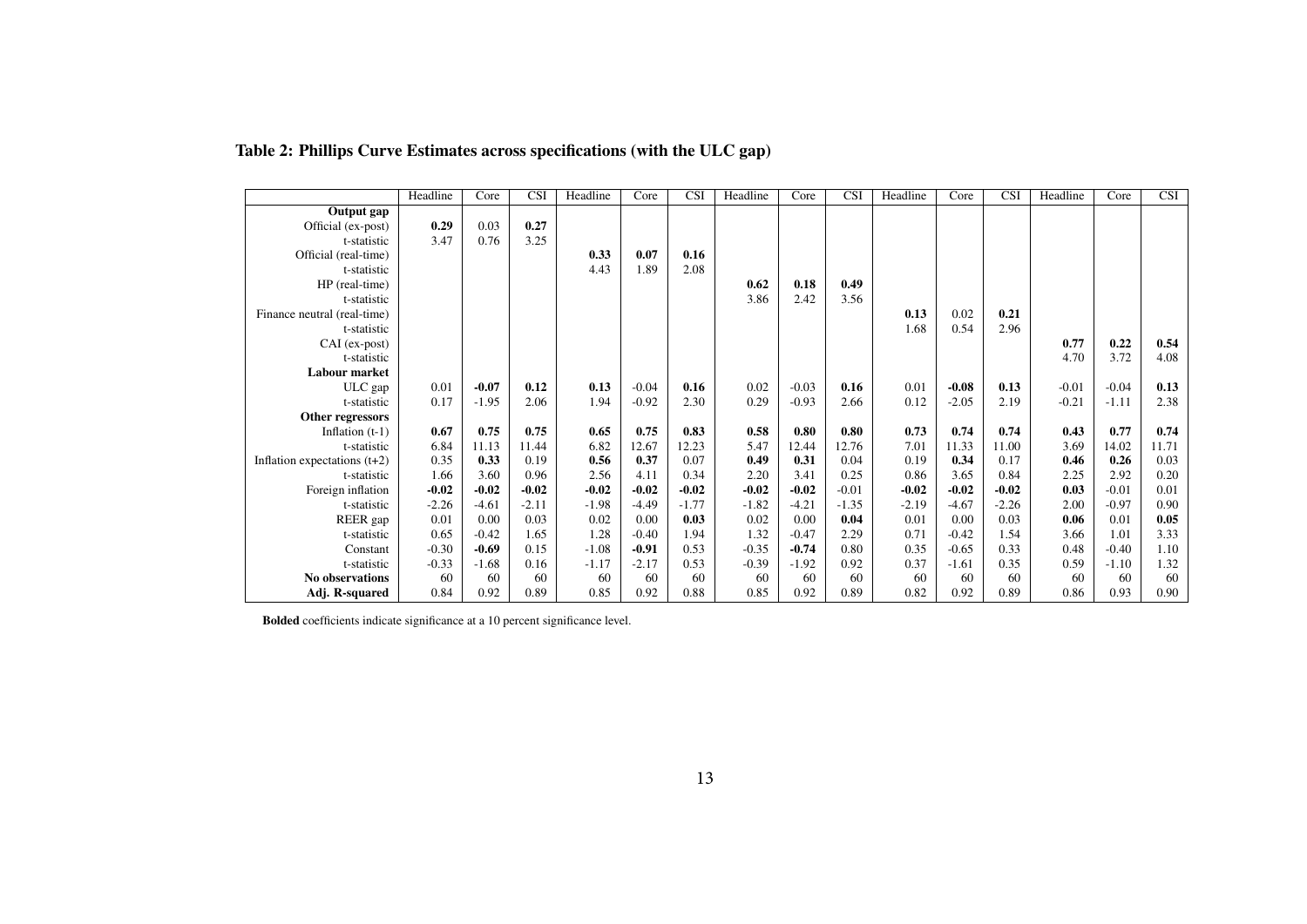|                                | Headline | Core    | $\overline{\text{CSI}}$ | Headline | Core    | $\overline{\text{CSI}}$ | Headline | Core    | <b>CSI</b> | Headline | Core    | <b>CSI</b> | Headline | Core    | <b>CSI</b> |
|--------------------------------|----------|---------|-------------------------|----------|---------|-------------------------|----------|---------|------------|----------|---------|------------|----------|---------|------------|
| Output gap                     |          |         |                         |          |         |                         |          |         |            |          |         |            |          |         |            |
| Official (ex-post)             | 0.30     | 0.06    | 0.23                    |          |         |                         |          |         |            |          |         |            |          |         |            |
| t-statistic                    | 3.50     | 1.47    | 2.77                    |          |         |                         |          |         |            |          |         |            |          |         |            |
| Official (real-time)           |          |         |                         | 0.26     | 0.08    | 0.06                    |          |         |            |          |         |            |          |         |            |
| t-statistic                    |          |         |                         | 3.88     | 2.81    | 0.82                    |          |         |            |          |         |            |          |         |            |
| HP (real-time)                 |          |         |                         |          |         |                         | 0.62     | 0.19    | 0.36       |          |         |            |          |         |            |
| t-statistic                    |          |         |                         |          |         |                         | 3.87     | 2.91    | 2.59       |          |         |            |          |         |            |
| Finance neutral (real-time)    |          |         |                         |          |         |                         |          |         |            | 0.12     | 0.04    | 0.16       |          |         |            |
| t-statistic                    |          |         |                         |          |         |                         |          |         |            | 1.66     | 1.10    | 2.30       |          |         |            |
| $CAI$ (ex-post)                |          |         |                         |          |         |                         |          |         |            |          |         |            | 0.78     | 0.23    | 0.52       |
| t-statistic                    |          |         |                         |          |         |                         |          |         |            |          |         |            | 4.71     | 3.72    | 3.58       |
| Labour market                  |          |         |                         |          |         |                         |          |         |            |          |         |            |          |         |            |
| Real wage gap                  | $-0.04$  | $-0.08$ | $-0.02$                 | $-0.03$  | $-0.08$ | $-0.02$                 | $-0.04$  | $-0.06$ | 0.01       | $-0.02$  | $-0.08$ | $-0.01$    | 0.04     | $-0.03$ | 0.07       |
| t-statistic                    | $-0.51$  | $-2.17$ | $-0.31$                 | $-0.35$  | $-2.07$ | $-0.28$                 | $-0.47$  | $-1.62$ | 0.14       | $-0.20$  | $-2.11$ | $-0.07$    | 0.50     | $-0.73$ | 0.89       |
| Other regressors               |          |         |                         |          |         |                         |          |         |            |          |         |            |          |         |            |
| Inflation $(t-1)$              | 0.64     | 0.79    | 0.75                    | 0.58     | 0.76    | 0.80                    | 0.55     | 0.81    | 0.79       | 0.72     | 0.78    | 0.75       | 0.45     | 0.80    | 0.74       |
| t-statistic                    | 6.52     | 15.03   | 10.95                   | 5.65     | 15.54   | 11.26                   | 5.09     | 16.17   | 11.89      | 6.93     | 14.97   | 10.66      | 4.11     | 16.88   | 11.40      |
| Inflation expectations $(t+2)$ | 0.39     | 0.27    | 0.22                    | 0.59     | 0.36    | 0.05                    | 0.53     | 0.28    | 0.09       | 0.21     | 0.27    | 0.19       | 0.43     | 0.22    | 0.09       |
| t-statistic                    | 1.88     | 3.24    | 1.11                    | 2.60     | 4.11    | 0.23                    | 2.42     | 3.49    | 0.49       | 0.96     | 3.20    | 0.91       | 2.25     | 2.79    | 0.53       |
| Foreign inflation              | $-0.02$  | $-0.02$ | $-0.03$                 | $-0.02$  | $-0.02$ | $-0.03$                 | $-0.02$  | $-0.02$ | $-0.02$    | $-0.02$  | $-0.02$ | $-0.03$    | 0.43     | 0.00    | 0.00       |
| t-statistic                    | $-2.40$  | $-4.09$ | $-3.00$                 | $-2.53$  | $-4.36$ | $-2.53$                 | $-1.98$  | $-4.11$ | $-2.55$    | $-2.28$  | $-4.07$ | $-3.04$    | 2.25     | $-0.69$ | 0.07       |
| REER gap                       | 0.01     | 0.00    | 0.02                    | 0.02     | 0.00    | 0.03                    | 0.02     | 0.00    | 0.02       | 0.01     | 0.00    | 0.02       | 0.06     | 0.01    | 0.04       |
| t-statistic                    | 0.63     | $-0.44$ | 0.98                    | 1.14     | $-0.53$ | 1.47                    | 1.29     | $-0.50$ | 1.46       | 0.71     | $-0.42$ | 0.96       | 3.72     | 1.21    | 2.65       |
| Constant                       | $-0.26$  | $-0.49$ | 0.14                    | $-0.82$  | $-0.75$ | 0.89                    | $-0.32$  | $-0.57$ | 0.67       | 0.38     | $-0.44$ | 0.34       | 0.44     | $-0.30$ | 0.77       |
| t-statistic                    | $-0.29$  | $-1.17$ | 0.14                    | $-0.86$  | $-1.80$ | 0.86                    | $-0.35$  | $-1.44$ | 0.73       | 0.39     | $-1.04$ | 0.34       | 0.54     | $-0.81$ | 0.88       |
| No observations                | 60       | 60      | 60                      | 60       | 60      | 60                      | 60       | 60      | 60         | 60       | 60      | 60         | 60       | 60      | 60         |
| Adj. R-squared                 | 0.84     | 0.92    | 0.88                    | 0.85     | 0.92    | 0.87                    | 0.85     | 0.92    | 0.88       | 0.82     | 0.92    | 0.88       | 0.86     | 0.93    | 0.89       |

#### Table 3: Phillips Curve Estimates across specifications (with the wage gap)

<span id="page-15-0"></span>Bolded coefficients indicate significance at <sup>a</sup> <sup>10</sup> percen<sup>t</sup> significance level.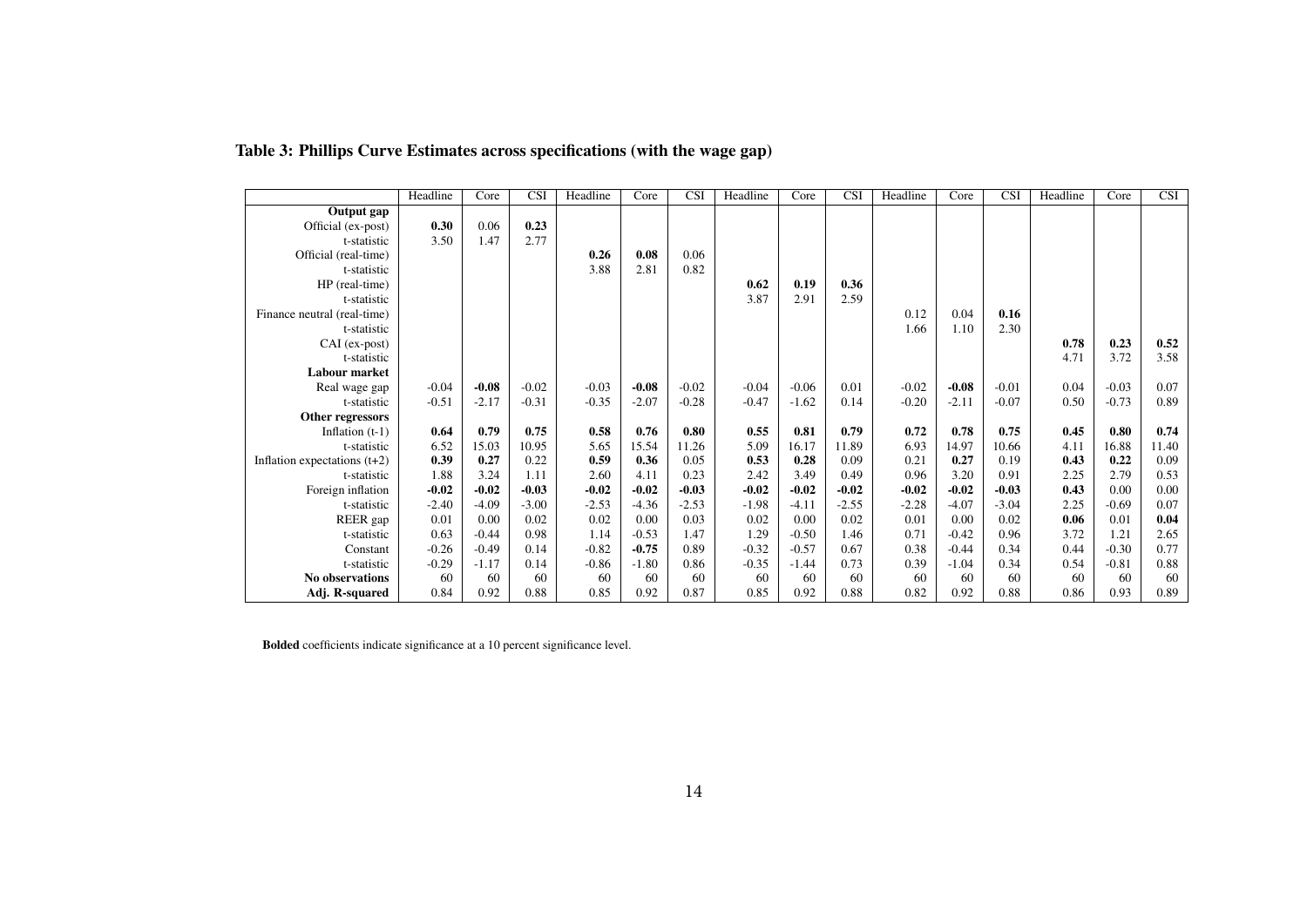<span id="page-16-0"></span>Figure 9: Slack coefficients



Estimated coefficients on slack measures in equation [1.](#page-7-0)

<span id="page-16-1"></span>



Estimated coefficients from equation [1](#page-7-0) (window=30 quarters, 1 quarter steps).

# 6 Conclusion

This paper evaluates different output gap measures against two criteria: their ability to forecast GDP growth and inflation and their ability to explain inflation dynamics. For forecasting GDP, the most successful measure of slack is the CAI, which includes labour market indicators. That said, all the output gap measures underestimated GDP growth during the 2000s boom, and over-estimated it subsequently. Strikingly, the output gap measure used in actual monetary policy committee forecasts is the worst-performing of all the measures we test. It is also noteworthy that the CAI indicates that the output gap has been close to zero recently, in contrast to the other measures. For inflation, none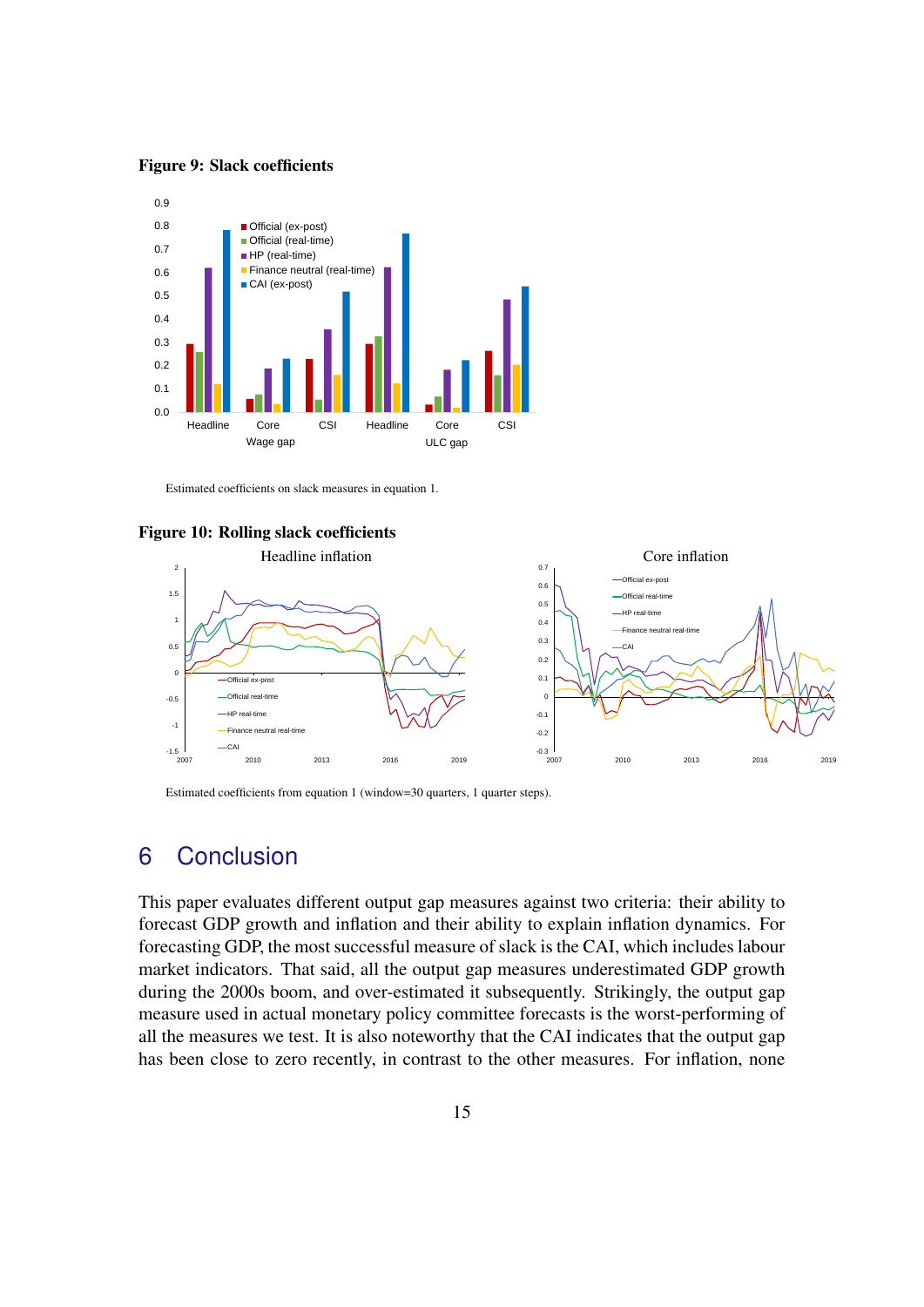of the measures perform especially well, and again the official output gap used for real time monetary policy committee forecasts is the worst performing measure.

However, when using the Phillips Curve specification used in the quarterly projection model, the model fit is consistently better with an estimate of slack than without, demonstrating that a Phillips curve-relationship continues to exist in the data, even if other variables (such as past inflation and inflation expectations) are much more important over recent history. While the relationship between slack and headline inflation has weakened since 2016 for all output gap measures, the model still fits inflation data well, particularly when using the CAI as the measure of slack in the model. The fit of Phillips curve models for core inflation, on the other hand, have remained much more stable than for headline.

Overall, our findings imply that the Phillips curve remains a useful analytical framework for monetary policy in South Africa, particularly for components of the inflation basket whose prices are domestically determined. But given the poor ability of output gap measures to forecast GDP (particularly during unusually persistent up/down-turns), we argue that it might be useful to expand the suite of frameworks used to measure economic slack and use information from a suite of measures to better understand business cycle developments in real-time. Given the demonstrated importance of past inflation for future inflation, the results also suggest that anchoring inflation expectations at a lower level would help to keep inflation near the mid-point of the target range over the medium term. Lastly, we present evidence that some of the variables used in the Reserve Bank's specification of the Phillips curve do not contribute significantly to explaining the dynamics of inflation, which suggests that the Reserve Bank should consider recalibrating the Phillips curve specifications used in its models.

## **References**

- <span id="page-17-1"></span>Anvari, V., N. Ehlers, and R. Steinbach (2014, November). A semi-structural approach to estimate South Africa's potential output. Working Paper WP/14/08, South African Reserve Bank.
- <span id="page-17-2"></span>Armstrong, J. (2015, December). The Reserve Bank of New Zealand's output gap indicator suite and its real-time properties. Reserve Bank of New Zealand Analytical Notes series AN2015/08, Reserve Bank of New Zealand.
- <span id="page-17-0"></span>Blanchard, O., E. Cerutti, and L. H. Summers (2015, November). Inflation and Activity: Two Explorations and Their Monetary Policy Implications. Working Paper Series WP15-19, Peterson Institute for International Economics.

<span id="page-17-3"></span>Boshoff, W. H. (2010). Band-pass filters and business cycle analysis: Highfrequency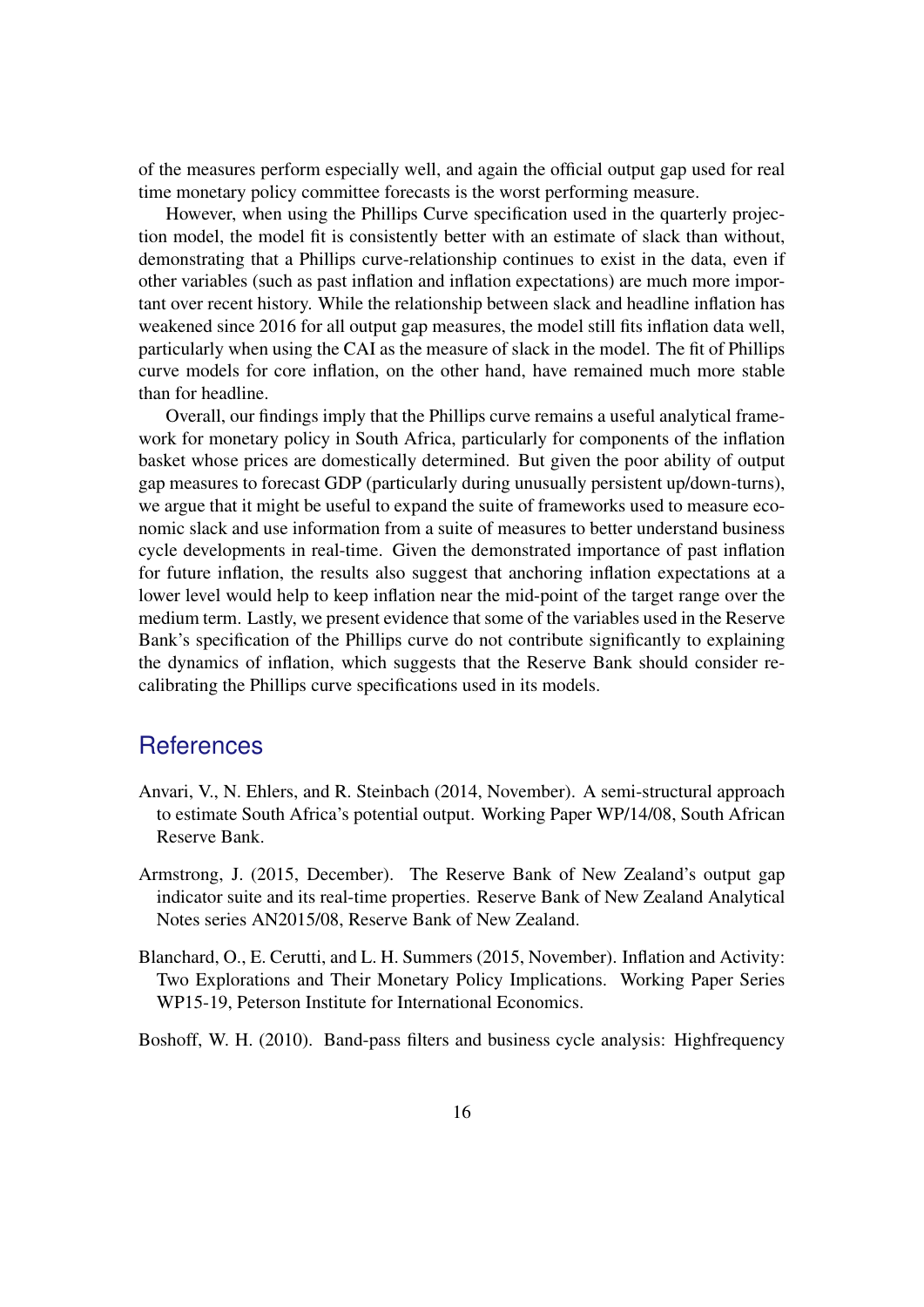and medium-term deviation cycles in South Africa and what they measure. Technical report.

- <span id="page-18-7"></span>Botha, B., S. de Jager, F. Ruch, and R. Steinbach (2017). The Quarterly Projection Model of the SARB. South African Reserve Bank Working Paper 17/01.
- <span id="page-18-8"></span>Botha, B., F. Ruch, and R. Steinbach (2018). Update to the quarterly projection model. *SARB Economic Note 18-25*.
- <span id="page-18-3"></span>Burger, R. and S. du Plessis (2014). *A New Keynesian Phillips Curve for South Africa*, pp. 30–48. IGI Global.
- <span id="page-18-9"></span>Diebold, F. X. and R. S. Mariano (1995). Comparing predictive accuracy. *Journal of Business & Economic Statistics 13*(3), 253–263.
- <span id="page-18-4"></span>Fedderke, J. and Y. Liu (2018). Inflation in south africa: An assessment of alternative inflation models. *South African Journal of Economics 86*(2), 197–230.
- <span id="page-18-0"></span>Fowkes, F., T. Janse van Rensburg, and E. Visser (2019). What happened to the cycle? Reflection on a perennial negative output gap. *SARB Occational Bulletin 19-01*.
- <span id="page-18-6"></span>Jorda, O., C. Marti, F. Nechio, and E. Tallman (2019). Inflation: Stress-testing the phillips curve. *FRBSF Economic Letter*, 05.
- <span id="page-18-10"></span>Kabundi, A. and A. Mbelu (2018). Has the Exchange Rate Pass-Through changed in South Africa? *South African Journal of Economics 86*(3), 339–360.
- <span id="page-18-1"></span>Kabundi, A., E. Schaling, and M. Some (2016). Estimating a Time-Varying Phillips Curve for South Africa. Working Paper WP/16/05, South African Reserve Bank.
- <span id="page-18-11"></span>Kingdon, G. and J. Knight (2006, June). The measurement of unemployment when unemployment is high. *Labour Economics 13*(3), 291–315.
- <span id="page-18-13"></span>Marinkov, M. and J.-p. Geldenhuys (2007). Cyclical unemployment and cyclical output: An estimation of okun's coefficient for south africa. *South African Journal of Economics 75*(3), 373–390.
- <span id="page-18-2"></span>Nell, K. (2018). Re-Examining the Role of Structural Change and Nonlinearities in a Phillips Curve Model for South Africa. *South African Journal of Economics 86*(2), 173–196.
- <span id="page-18-12"></span>OECD (2010). OECD Economic Surveys: South Africa.

<span id="page-18-5"></span>Radebe, T. (2019). South Africa's disinflation: A cyclical phenomenon? *19-2*.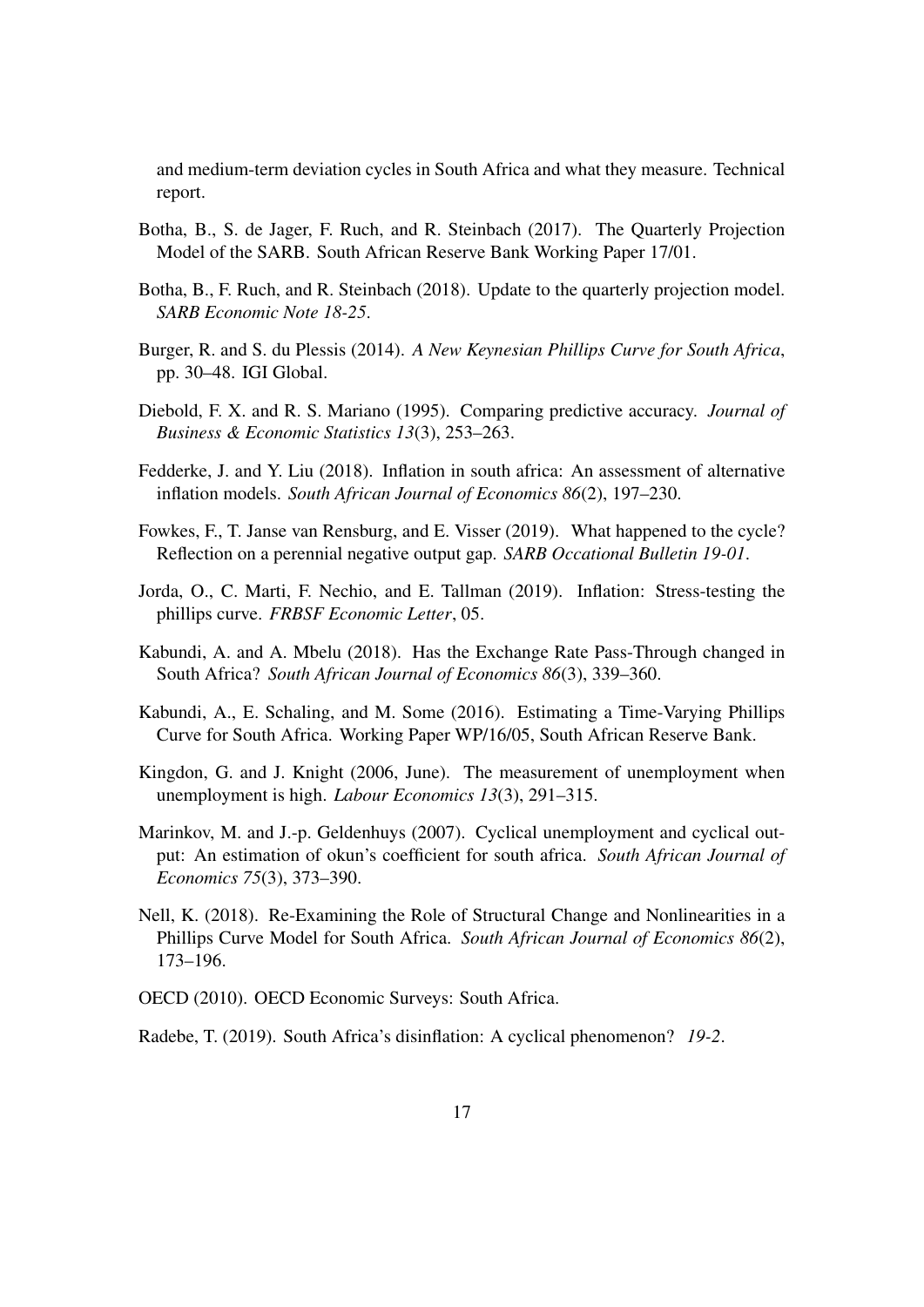<span id="page-19-0"></span>Reid, M. and G. du Rand (2015, December). A Sticky Information Phillips Curve for South Africa. *South African Journal of Economics 83*(4), 506–526.

<span id="page-19-1"></span>South African Reserve Bank (2017). Monetary Policy Review (April).

<span id="page-19-2"></span>Stock, J. H. and M. W. Watson (2019, June). Slack and cyclically sensitive inflation. Working Paper 25987, National Bureau of Economic Research.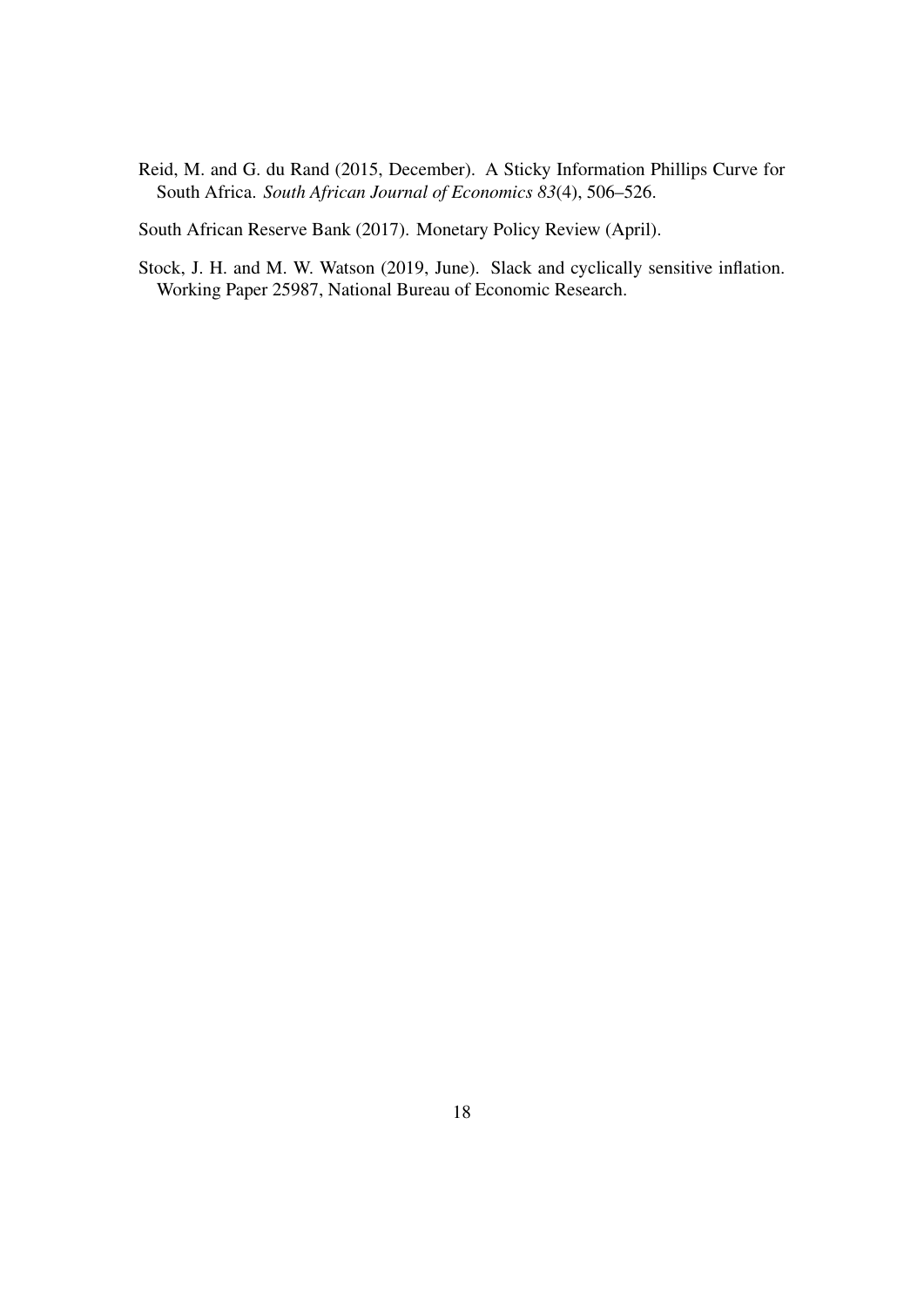# <span id="page-20-0"></span>A Methodology for constructing our comprehensive activity indicator and cyclically sensitive inflation measure

The key intuition from the Phillips curve is that greater slack in the labour market (i.e. higher cyclical unemployment) should be expected to be associated with lower wage pressures and decelerated inflation. Cyclical unemployment is often measured as the difference between the observed rate of unemployment and its potential level, often interpreted as the NAIRU ('Non- Accelerating Inflation Rate of Unemployment'). The NAIRU can be measured in many different ways, but is generally defined as the rate of unemployment consistent with inflation converging towards the inflation target.

Instead of estimating NAIRU, we construct a new comprehensive measure of economic slack for South Africa that incorporates labour market conditions and a new index of cyclically sensitive inflation that is based on components of headline inflation that re-act strongly to cyclical fluctuations in real activity (on average).<sup>[16](#page-0-0)</sup> We argue that this measure is useful for looking at the sensitivity to cyclical pressures for different components of the inflation basket since they have various foreign and competitive price pressures; diverse market structures; and different price-setting dynamics. We show that focussing on the sub-components of the CPI basket reveals that some components react more strongly to cyclical variations than others. Using a more comprehensive measure of economic slack also helps to account for the role of the labour market in determining cyclical inflation pressure.<sup>[17](#page-0-0)</sup> Our more comprehensive slack measure suggests that slack was closer to zero than our official measure at the end of our sample (2019Q3). Our index of cyclically sensitive inflation contains 60 percent of the components of the CPI basket (in terms of combined weight) and places the largest weights on food and non-alcoholic beverages, and relatively non-traded components of inflation such as education.

<sup>&</sup>lt;sup>16</sup>There are several unusual aspects of the South African labour market that make estimation of labour market slack more challenging than in advanced economies. One is the high proportion of discouraged workers in the labour force. [Kingdon and Knight](#page-18-11) [\(2006\)](#page-18-11), for example, suggest that over 60 percent of the broadly unemployed have never had a job. Another aspect of South Africa's high rate of unemployment is its structural nature [\(OECD](#page-18-12) [2010\)](#page-18-12). Together with a skills shortage and low labour force participation, this likely implies a weaker relationship between the unemployment rate, wages and labour demand than in an advanced economy. While there are few papers that have considered the relationship between cyclical unemployment and inflation in South Africa, there is some evidence of a relationship between cyclical output and cyclical unemployment. [Marinkov and Geldenhuys](#page-18-13) [\(2007\)](#page-18-13) finds supportive evidence, though cyclical unemployment explains a relatively small proportion of observed unemployment. [Kabundi et al.](#page-18-1) [\(2016\)](#page-18-1) show that the unemployment gap (deviation of unemployment from the NAIRU) has been positive for parts of the post-GFC sample, and that the unemployment Phillips curve has flattened since the GFC.

 $17$ Several papers have shown that the labour market might be important in determining inflation, see [Reid and du Rand](#page-19-0) [\(2015\)](#page-19-0) for example.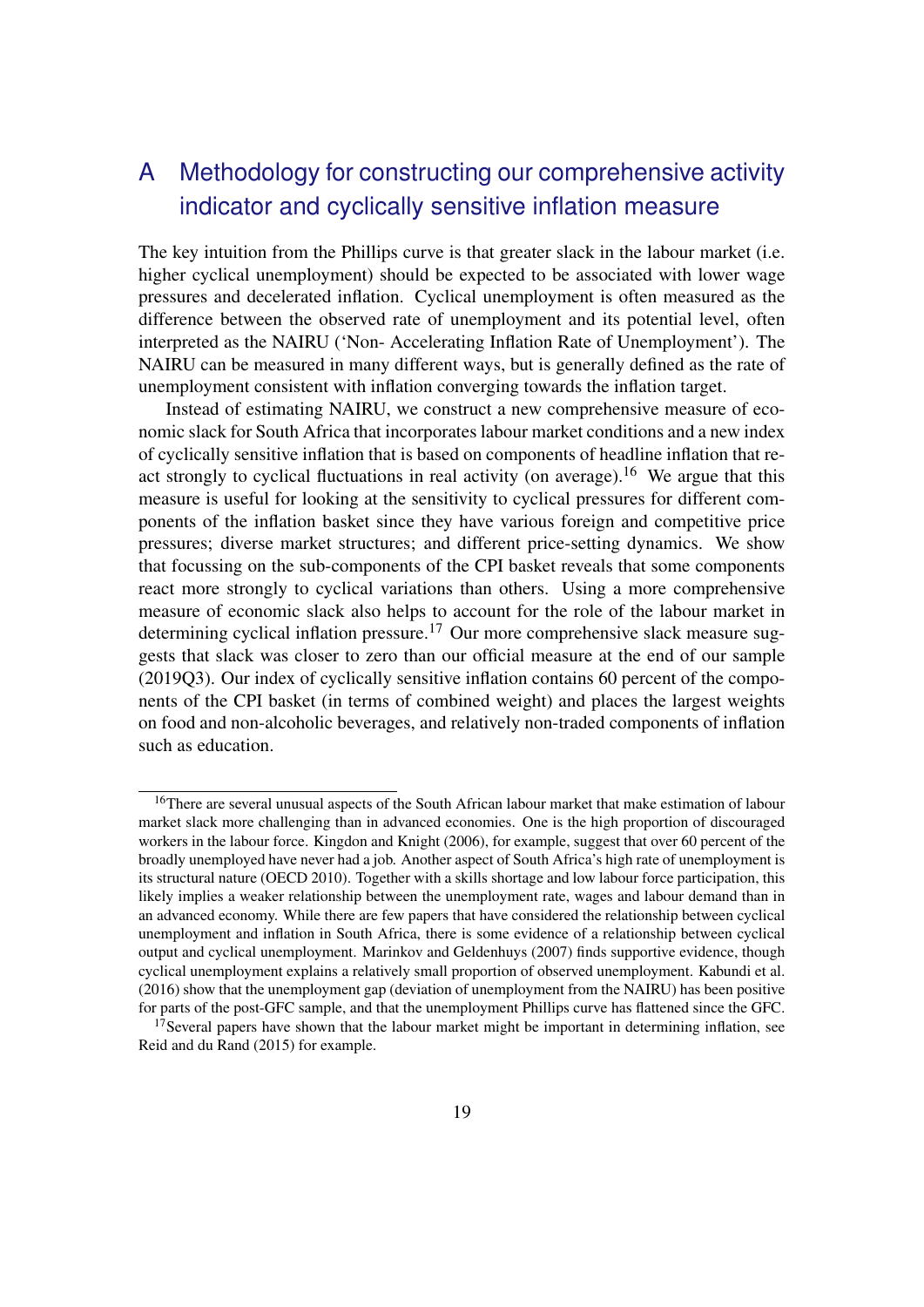#### A.1 Methodology

We construct a Composite Activity Index (CAI) based on a variety of measures of capacity pressures, including several labour market indicators. We also construct a Cyclically Sensitive Inflation (CSI) Index to weight components of CPI together based on their joint co-movement to economic slack. We use the approach of [Stock and Watson](#page-19-2) [\(2019\)](#page-19-2) but use the components of CPI instead of personal consumption expenditure as in the US paper to construct the South African CSI. To do so, we standardise six measures of the economic cycle, which are then band-pass filtered before the CAI is extracted as the first principal component. The first principle component summarises the co-movement of the various measures of slack. The advantage of filtering inflation and real activity in this way is that it is not necessary to estimate trend inflation at aggregate and disaggregated levels, potential output, or the steady state value of NAIRU. The disadvantage of frequency-based filtering techniques is the frequency bands used are pre-selected, implying the correlation of cycles obtained in this way with other measures of cycles are partly dependent on researcher choices.<sup>[18](#page-0-0)</sup>

We then construct a Cyclically Sensitive Inflation (CSI) Index to weight the 20 components of the CPI basket based on each category's joint co-movement with economic slack. We diverge from the approach of [Stock and Watson](#page-19-2) [\(2019\)](#page-19-2) by incorporating the disaggregated CPI basket instead of private consumption expenditure deflators. To derive the weights  $w_i$  for component  $i$ , non-linear least square estimation is used to maximise the correlation between y-o-y changes in the inflation sub-components and the CAI measurement for slack.

$$
CAI_t = \beta_0 + \beta_1 \sum_{i=1}^{20} w_i \Delta_4 \pi_{it}^4 + u_t
$$
\n(3)

Thereafter, the CSI is constructed as the weighted average of the CPI components:

$$
\pi_t^{CSI} = \sum_{t=1}^{20} w_i \pi_{it}^4 \tag{4}
$$

#### A.2 Data

We follow [Stock and Watson](#page-19-2) [\(2019\)](#page-19-2) in the selection of six real activity measures to include in the CAI. We use the logarithm of real GDP (once band pass filtered, this is interpreted as the output gap), capacity utilization rate, and a number of labour market

<sup>&</sup>lt;sup>18</sup>In the context of South African GDP filtering, [Boshoff](#page-17-3) [\(2010\)](#page-17-3) shows that frequency range selection critically affects the volatility, persistence and co-movements obtained, although for medium-term cycles the information loss is more limited. To demonstrate how the filtering approach affects estimates of the CAI, Figure [16](#page-26-0) compares the band pass- to applying year over year changes (specified as a four quarter moving average) to the 6 individual activity measures.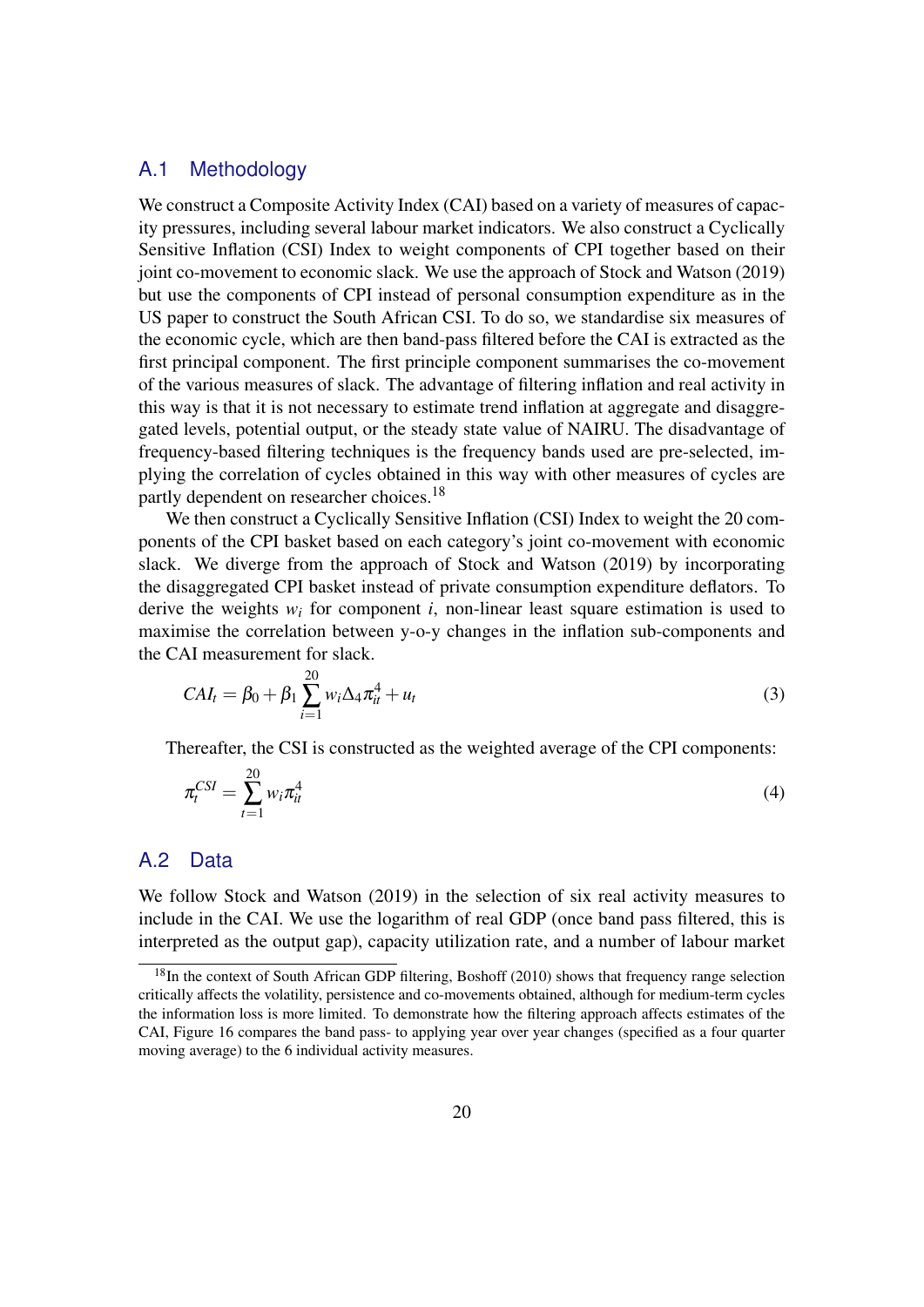series: the labour force participation rate, two survey measures of employment, and the official unemployment rate. We use seasonally adjusted disaggregated CPI data.

#### A.3 Slack measurement

Figure [11](#page-22-0) shows the six alternative measures of resource utilization considered. We invert the unemployment measure for consistency in interpretation with other output gap measures. The standardised gaps are highly correlated: the first principle component explains approximately 75 percent of the variation of the six measures. The cyclical behaviour of the components exhibit similar patterns (once band pass filtered). We find that the output gap and capacity utilization rate lead the unemployment rate, while the QLFS and labour force participation rate lag the unemployment rate. The QES unemployment moves contemporaneously with the output gap. Overall, we find that the cyclicality in the CAI is similar to that of the official output gap, but less negative over recent years, suggesting that labour indicators suggest that capacity pressures have not been as intense as the official gap has suggested.

#### <span id="page-22-0"></span>Figure 11: Band-pass measures of cyclical activity and their first principal component for SA



Note: Using a band of 6-32 quarters, where filtered series are standardized to have mean zero and unit variance. The unemployment rate has been multiplied by -1 to co-vary positively with the output gap estimate.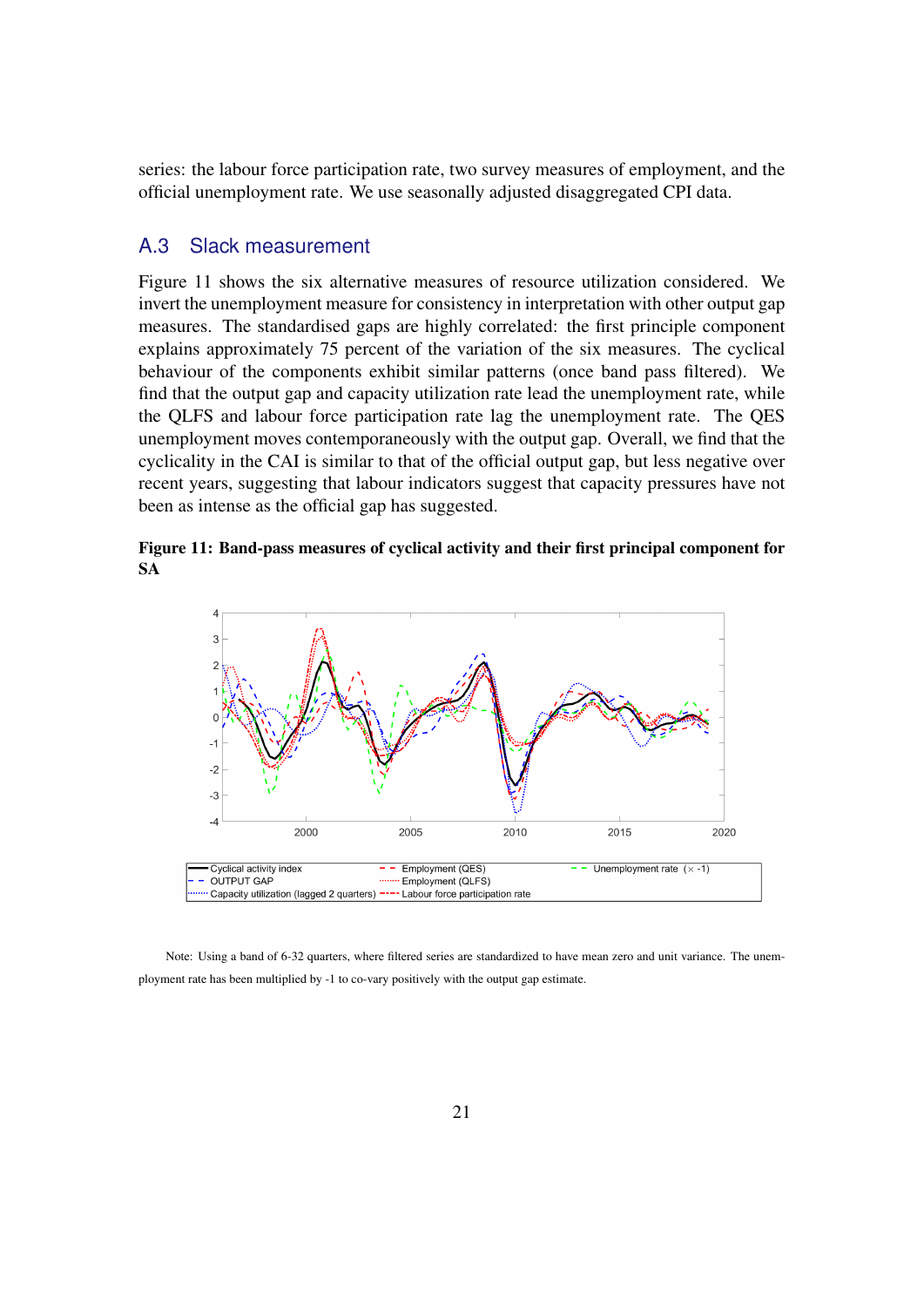## A.4 Cyclically Sensitive Inflation

While the cyclical activity indicator recovered post GFC, the CSI remained relatively stable near the top end of the inflation targeting band (Figure [12\)](#page-23-0).<sup>[19](#page-0-0)</sup> Since the end of 2017, the CSI has declined towards the midpoint of the inflation target range, even though the CAI has been suggestive of some slight weakening in inflationary pressures. Figure [13](#page-24-0) shows that the level of CSI inflation and its cyclical behaviour has been generally consistent with headline and core CPI inflation. Lastly, we compare our results to other estimates of cyclical inflation for South Africa. Figure [14](#page-24-1) shows that even though there are significant differences to the measure of procyclical inflation from [Radebe](#page-18-5) [\(2019\)](#page-18-5) pre-GFC, CSI cyclical inflation has been highly correlated with other measures of core since the GFC.

#### <span id="page-23-0"></span>Figure 12: CAI and CSI inflation



Note: CAI rescaled to match standard deviation of  $\Delta_4 \pi_t^{CSI,4}$ 

<sup>&</sup>lt;sup>19</sup>To check the stability of the estimates of the CSI depending on the sample period, Figure [17](#page-27-1) compares the full sample version of the CSI to one based on rolling estimation windows. Future work could consider using a time varying estimation technique or apply a Markov Switching approach to the non-linear maximisation estimation step.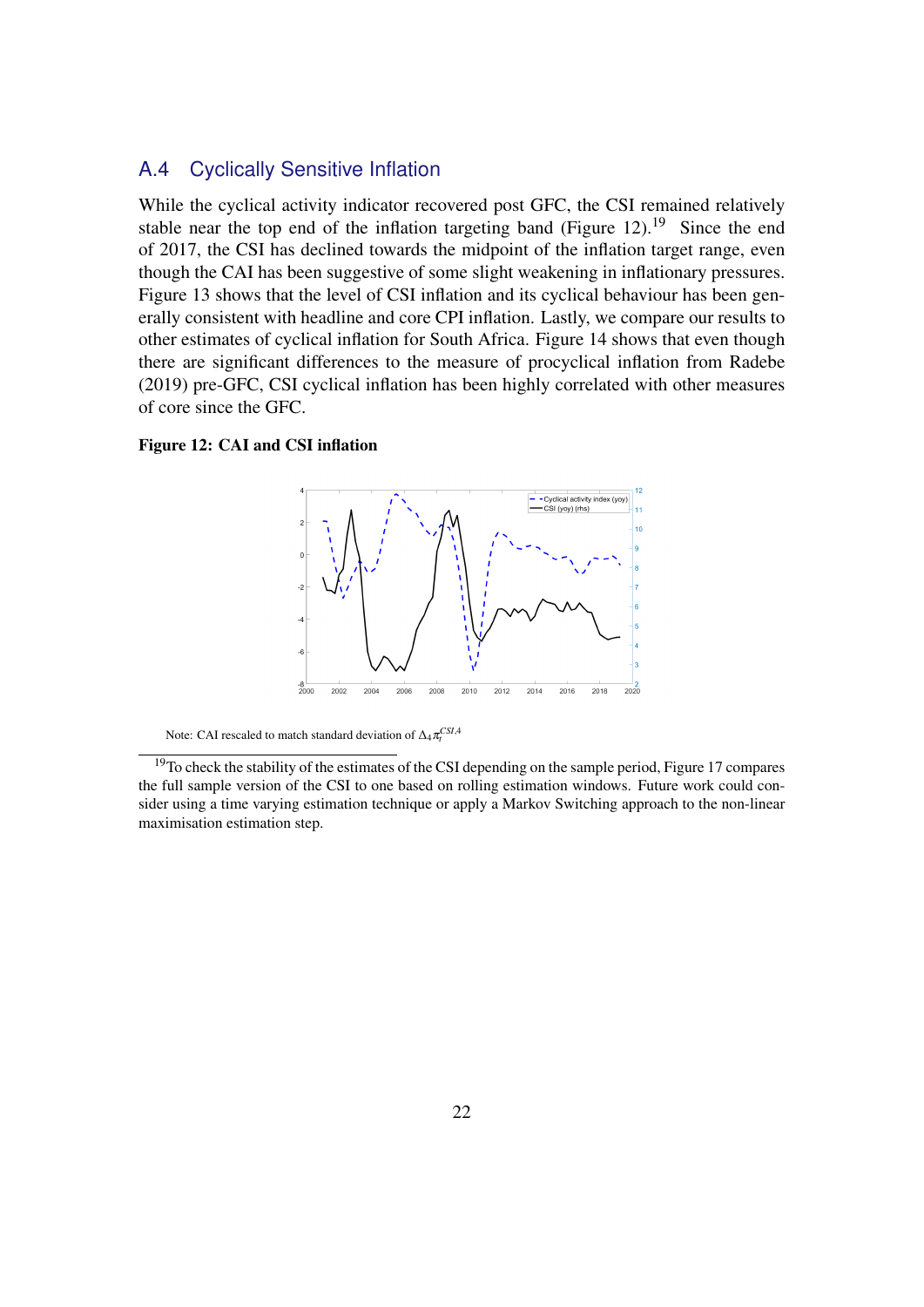#### <span id="page-24-0"></span>Figure 13: Inflation rates measures and the CSI (year-on-year)



Note: Shading denotes SARB downturns, CSI transformed to be year-on-year annual terms.

#### <span id="page-24-1"></span>Figure 14: CSI vs measures of core inflation



Source: Author calculations, [Radebe](#page-18-5) [\(2019\)](#page-18-5)

The weakening of the relationship between various measures of economic slack and headline inflation could reflect the recent dominance of non-cyclically sensitive components to overall dynamics of inflation. [Radebe](#page-18-5) [\(2019\)](#page-18-5) decomposed South African inflation into procyclical and acyclical measures based on their coefficients in a simple Phillips curve specification and showed only one third of core inflation is sensitive to the business cycle.

The benchmark model (band-pass based) suggests that about 60 percent of the inflation basket is strongly correlated with cyclical activity, while using year-on-year filtering instead would imply a combined weight of closer to 40 percent. Figure [15](#page-25-0) compares the actual weights in headline CPI to the weight assignment that maximises the correlation between the CSI and the measures of slack. Using a band-pass to estimate the CAI results is a low weight on food relative to the weight in headline CPI, while year-onyear filter puts a slightly higher weight on food than CPI and higher weights on medical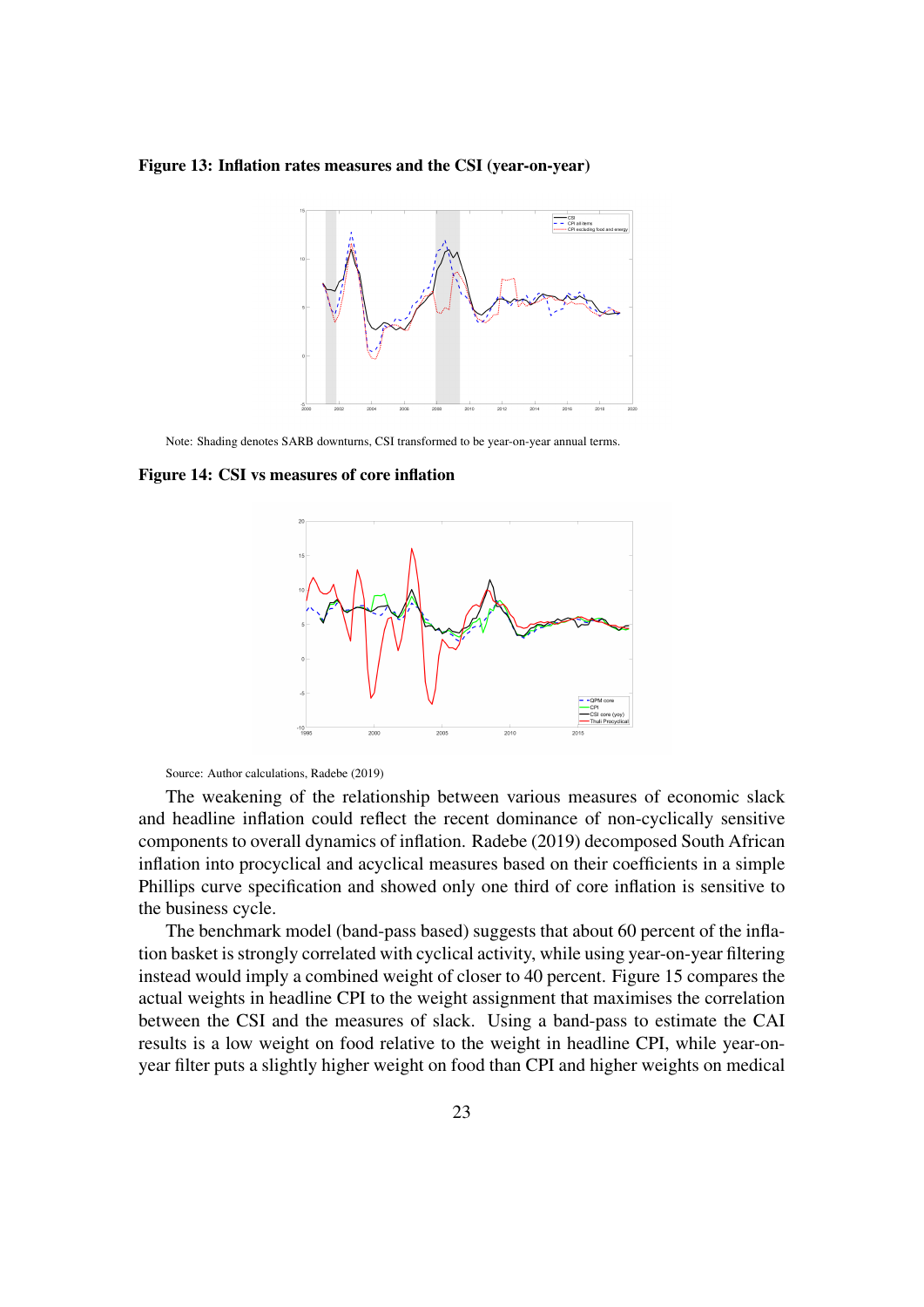goods, water, clothing and alcohol. Although the high weight on education and personal care may seem surprising, these are two relatively non-traded components that will be more reflective of domestic cyclical conditions than relatively traded components of  $CPI.<sup>20</sup>$  $CPI.<sup>20</sup>$  $CPI.<sup>20</sup>$ 

<span id="page-25-0"></span>



#### A.5 Additional tables and charts

<span id="page-25-1"></span>Table 4: Weights of CPI components

 $20$ Table [4](#page-25-1) also shows the estimated weights on each component that maximises the correlation between the CSI and the official ex-post output gap.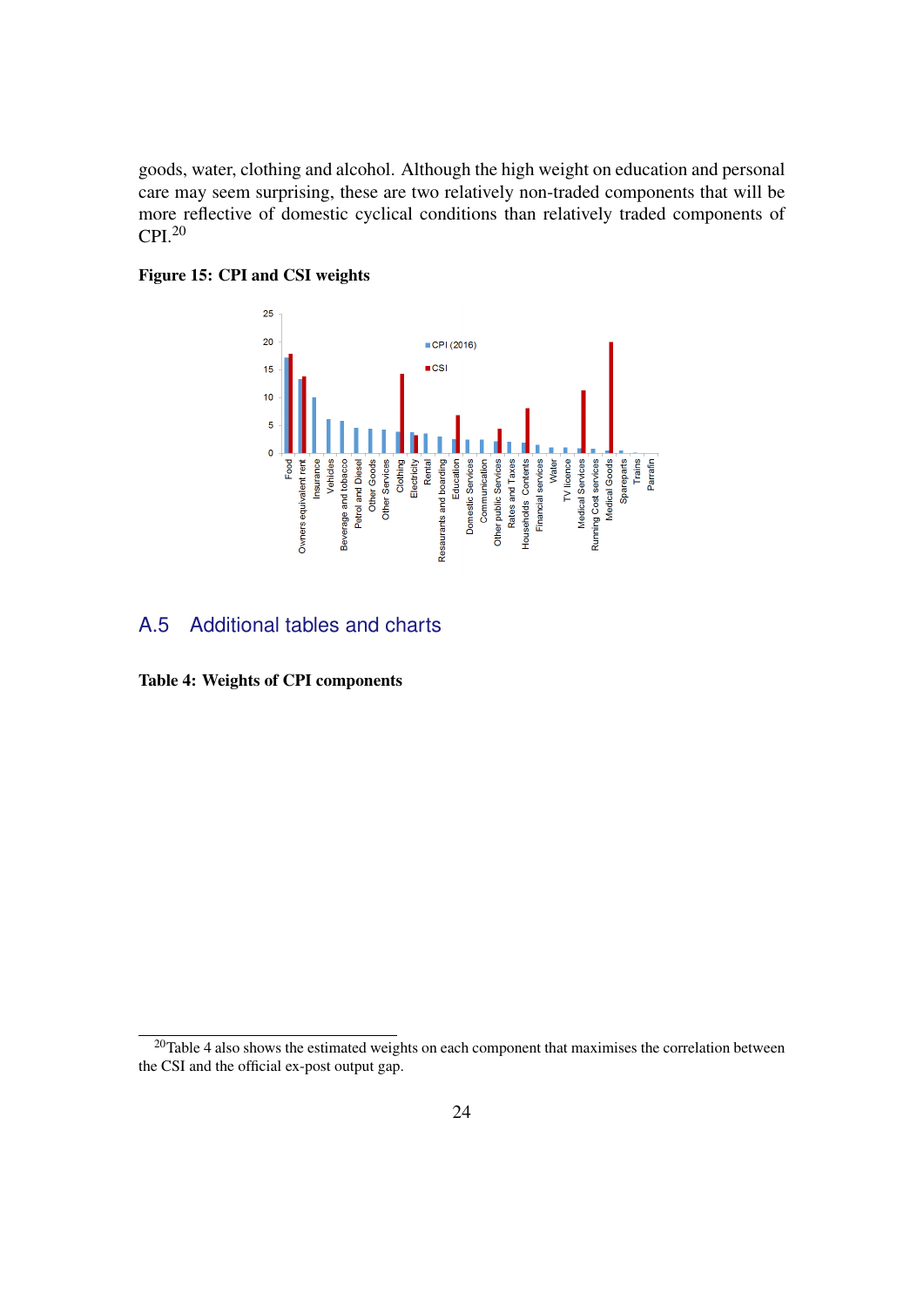|                   | Weighting technique |                 |                |                  |  |  |  |  |  |
|-------------------|---------------------|-----------------|----------------|------------------|--|--|--|--|--|
| <b>Components</b> | <b>CPI</b> (2016)   | CSI & CAI (yoy) | CSI & CAI (bp) | CSI & Output gap |  |  |  |  |  |
| Food and NAB      | 17.2                | 16.58           | 20.0           | 13.7             |  |  |  |  |  |
| Petrol            | 3.3                 | 0.00            | 0.0            | 0.0              |  |  |  |  |  |
| Vehicles          | 6.1                 | 0.00            | 0.0            | 0.0              |  |  |  |  |  |
| Electricity       | 3.8                 | 2.19            | 1.5            | 10.0             |  |  |  |  |  |
| Furniture         | 0.8                 | 0.00            | 0.0            | 0.0              |  |  |  |  |  |
| Appliances        | 0.7                 | 0.00            | 0.0            | 0.0              |  |  |  |  |  |
| Alcohol           | 5.8                 | 0.00            | 11.2           | 4.9              |  |  |  |  |  |
| Clothing          | 3.8                 | 0.00            | 8.9            | 2.5              |  |  |  |  |  |
| Med. goods        | 1.4                 | 0.00            | 15.5           | 6.7              |  |  |  |  |  |
| Personal care     | 0.5                 | 28.10           | 8.7            | 0.0              |  |  |  |  |  |
| Other goods       | 5.2                 | 7.65            | 2.4            | 4.5              |  |  |  |  |  |
| Communication     | 2.6                 | 0.00            | 10.0           | 0.0              |  |  |  |  |  |
| Domestic          | 2.5                 | 0.00            | 0.0            | 10.5             |  |  |  |  |  |
| Education         | 2.5                 | 36.82           | 18.6           | 24.0             |  |  |  |  |  |
| <b>OER</b>        | 13.3                | 3.51            | 1.4            | 9.5              |  |  |  |  |  |
| Med. services     | 0.9                 | 0.00            | 0.0            | 0.0              |  |  |  |  |  |
| Public transp.    | 2.3                 | 4.73            | 1.8            | 0.0              |  |  |  |  |  |
| Rent              | 3.5                 | 0.00            | 0.0            | 0.0              |  |  |  |  |  |
| Water             | 1.1                 | 0.00            | 0.0            | 13.4             |  |  |  |  |  |
| Other services    | 22.6                | 0.42            | 0.1            | 0.5              |  |  |  |  |  |

Note: Some weights were adjusted to ensure sub-indices aggregate to the headline index.

<span id="page-26-0"></span>Figure 16: Alternative activity indices for SA (percent)